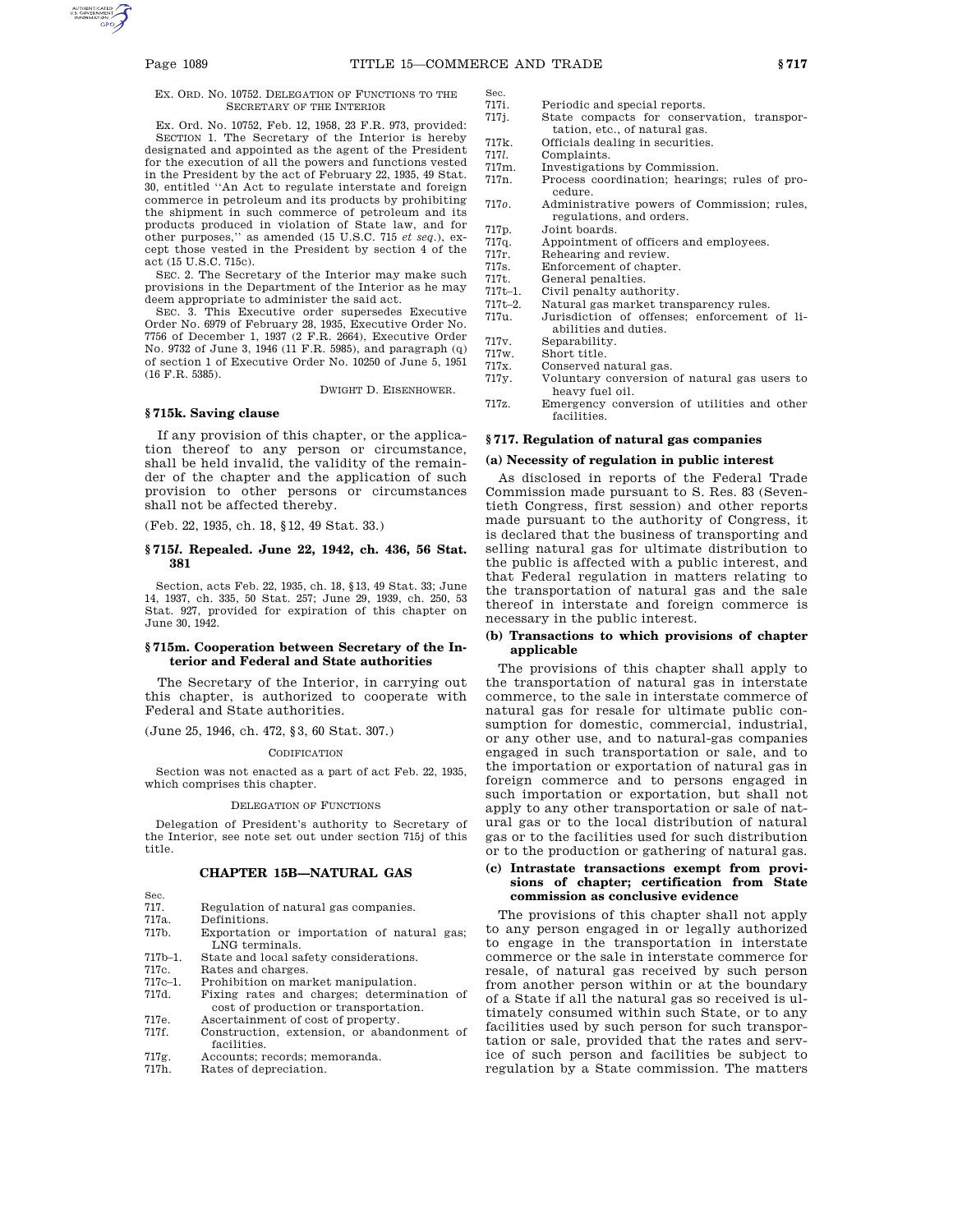exempted from the provisions of this chapter by this subsection are declared to be matters primarily of local concern and subject to regulation by the several States. A certification from such State commission to the Federal Power Commission that such State commission has regulatory jurisdiction over rates and service of such person and facilities and is exercising such jurisdiction shall constitute conclusive evidence of such regulatory power or jurisdiction.

## **(d) Vehicular natural gas jurisdiction**

The provisions of this chapter shall not apply to any person solely by reason of, or with respect to, any sale or transportation of vehicular natural gas if such person is—

(1) not otherwise a natural-gas company; or (2) subject primarily to regulation by a State commission, whether or not such State commission has, or is exercising, jurisdiction over the sale, sale for resale, or transportation of vehicular natural gas.

(June 21, 1938, ch. 556, §1, 52 Stat. 821; Mar. 27, 1954, ch. 115, 68 Stat. 36; Pub. L. 102–486, title IV, §404(a)(1), Oct. 24, 1992, 106 Stat. 2879; Pub. L. 109–58, title III, §311(a), Aug. 8, 2005, 119 Stat. 685.)

#### **AMENDMENTS**

2005—Subsec. (b). Pub. L. 109–58 inserted ''and to the importation or exportation of natural gas in foreign commerce and to persons engaged in such importation or exportation,'' after ''such transportation or sale,''.

1992—Subsec. (d). Pub. L. 102–486 added subsec. (d).

1954—Subsec. (c). Act Mar. 27, 1954, added subsec. (c).

#### TERMINATION OF FEDERAL POWER COMMISSION; TRANSFER OF FUNCTIONS

Federal Power Commission terminated and functions, personnel, property, funds, etc., transferred to Secretary of Energy (except for certain functions transferred to Federal Energy Regulatory Commission) by sections 7151(b), 7171(a), 7172(a), 7291, and 7293 of Title 42, The Public Health and Welfare.

### STATE LAWS AND REGULATIONS

Pub. L. 102–486, title IV, §404(b), Oct. 24, 1992, 106 Stat. 2879, provided that: ''The transportation or sale of natural gas by any person who is not otherwise a public utility, within the meaning of State law—

''(1) in closed containers; or

''(2) otherwise to any person for use by such person as a fuel in a self-propelled vehicle,

shall not be considered to be a transportation or sale of natural gas within the meaning of any State law, regulation, or order in effect before January 1, 1989. This subsection shall not apply to any provision of any State law, regulation, or order to the extent that such provision has as its primary purpose the protection of public safety.''

### EMERGENCY NATURAL GAS ACT OF 1977

Pub. L. 95–2, Feb. 2, 1977, 91 Stat. 4, authorized President to declare a natural gas emergency and to require emergency deliveries and transportation of natural gas until the earlier of Apr. 30, 1977, or termination of emergency by President and provided for antitrust protection, emergency purchases, adjustment in charges for local distribution companies, relationship to Natural Gas Act, effect of certain contractual obligations, administrative procedure and judicial review, enforcement, reporting to Congress, delegation of authorities, and preemption of inconsistent State or local action.

#### EXECUTIVE ORDER NO. 11969

Ex. Ord. No. 11969, Feb. 2, 1977, 42 F.R. 6791, as amended by Ex. Ord. No. 12038, Feb. 3, 1978, 43 F.R. 4957, which delegated to the Secretary of Energy the authority vested in the President by the Emergency Natural Gas Act of 1977 except the authority to declare and terminate a natural gas emergency, was revoked by Ex. Ord. No. 12553, Feb. 25, 1986, 51 F.R. 7237.

### PROCLAMATION NO. 4485

Proc. No. 4485, Feb. 2, 1977, 42 F.R. 6789, declared that a natural gas emergency existed within the meaning of section 3 of the Emergency Natural Gas Act of 1977, set out as a note above, which emergency was terminated by Proc. No. 4495, Apr. 1, 1977, 42 F.R. 18053, formerly set out below.

## PROCLAMATION NO. 4495

Proc. No. 4495, Apr. 1, 1977, 42 F.R. 18053, terminated the natural gas emergency declared to exist by Proc. No. 4485, Feb. 2, 1977, 42 F.R. 6789, formerly set out above.

## **§ 717a. Definitions**

When used in this chapter, unless the context otherwise requires—

(1) ''Person'' includes an individual or a corporation.

(2) ''Corporation'' includes any corporation, joint-stock company, partnership, association, business trust, organized group of persons, whether incorporated or not, receiver or receivers, trustee or trustees of any of the foregoing, but shall not include municipalities as hereinafter defined.

(3) ''Municipality'' means a city, county, or other political subdivision or agency of a State.

(4) ''State'' means a State admitted to the Union, the District of Columbia, and any organized Territory of the United States.

(5) ''Natural gas'' means either natural gas unmixed, or any mixture of natural and artificial gas.

(6) ''Natural-gas company'' means a person engaged in the transportation of natural gas in interstate commerce, or the sale in interstate commerce of such gas for resale.

(7) ''Interstate commerce'' means commerce between any point in a State and any point outside thereof, or between points within the same State but through any place outside thereof, but only insofar as such commerce takes place within the United States.

(8) ''State commission'' means the regulatory body of the State or municipality having jurisdiction to regulate rates and charges for the sale of natural gas to consumers within

the State or municipality.<br>(9) "Commission" and (9) ''Commission'' and ''Commissioner'' means the Federal Power Commission, and a member thereof, respectively.

(10) ''Vehicular natural gas'' means natural gas that is ultimately used as a fuel in a selfpropelled vehicle.

(11) ''LNG terminal'' includes all natural gas facilities located onshore or in State waters that are used to receive, unload, load, store, transport, gasify, liquefy, or process natural gas that is imported to the United States from a foreign country, exported to a foreign country from the United States, or transported in interstate commerce by waterborne vessel, but does not include—

(A) waterborne vessels used to deliver natural gas to or from any such facility; or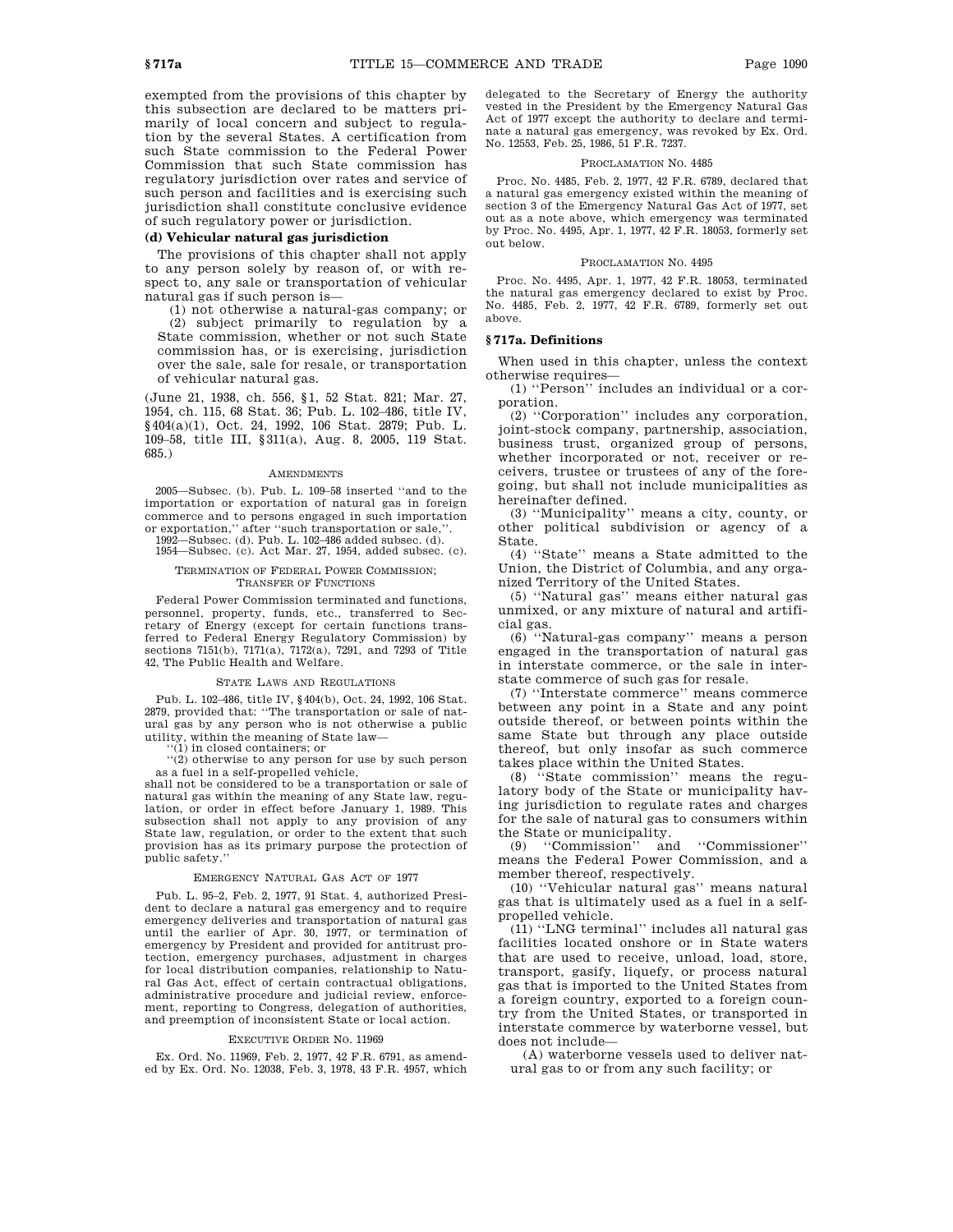(B) any pipeline or storage facility subject to the jurisdiction of the Commission under section 717f of this title.

(June 21, 1938, ch. 556, §2, 52 Stat. 821; Pub. L. 102–486, title IV, §404(a)(2), Oct. 24, 1992, 106 Stat. 2879; Pub. L. 109–58, title III, §311(b), Aug. 8, 2005, 119 Stat. 685.)

#### **AMENDMENTS**

2005—Par. (11). Pub. L. 109–58 added par. (11). 1992—Par. (10). Pub. L. 102–486 added par. (10).

### TERMINATION OF FEDERAL POWER COMMISSION; TRANSFER OF FUNCTIONS

Federal Power Commission terminated and functions, personnel, property, funds, etc., transferred to Secretary of Energy (except for certain functions transferred to Federal Energy Regulatory Commission) by sections 7151(b), 7171(a), 7172(a)(1), 7291, and 7293 of Title 42, The Public Health and Welfare.

## **§ 717b. Exportation or importation of natural gas; LNG terminals**

## **(a) Mandatory authorization order**

After six months from June 21, 1938, no person shall export any natural gas from the United States to a foreign country or import any natural gas from a foreign country without first having secured an order of the Commission authorizing it to do so. The Commission shall issue such order upon application, unless, after opportunity for hearing, it finds that the proposed exportation or importation will not be consistent with the public interest. The Commission may by its order grant such application, in whole or in part, with such modification and upon such terms and conditions as the Commission may find necessary or appropriate, and may from time to time, after opportunity for hearing, and for good cause shown, make such supplemental order in the premises as it may find necessary or appropriate.

### **(b) Free trade agreements**

With respect to natural gas which is imported into the United States from a nation with which there is in effect a free trade agreement requiring national treatment for trade in natural gas, and with respect to liquefied natural gas-

(1) the importation of such natural gas shall be treated as a ''first sale'' within the meaning of section 3301(21) of this title; and

(2) the Commission shall not, on the basis of national origin, treat any such imported natural gas on an unjust, unreasonable, unduly discriminatory, or preferential basis.

### **(c) Expedited application and approval process**

For purposes of subsection (a), the importation of the natural gas referred to in subsection (b), or the exportation of natural gas to a nation with which there is in effect a free trade agreement requiring national treatment for trade in natural gas, shall be deemed to be consistent with the public interest, and applications for such importation or exportation shall be granted without modification or delay.

#### **(d) Construction with other laws**

Except as specifically provided in this chapter, nothing in this chapter affects the rights of States under—

(1) the Coastal Zone Management Act of 1972 (16 U.S.C. 1451 et seq.);

(2) the Clean Air Act (42 U.S.C. 7401 et seq.); or

(3) the Federal Water Pollution Control Act (33 U.S.C. 1251 et seq.).

## **(e) LNG terminals**

(1) The Commission shall have the exclusive authority to approve or deny an application for the siting, construction, expansion, or operation of an LNG terminal. Except as specifically provided in this chapter, nothing in this chapter is intended to affect otherwise applicable law related to any Federal agency's authorities or responsibilities related to LNG terminals.

(2) Upon the filing of any application to site, construct, expand, or operate an LNG terminal, the Commission shall—

(A) set the matter for hearing;

(B) give reasonable notice of the hearing to all interested persons, including the State commission of the State in which the LNG terminal is located and, if not the same, the Governor-appointed State agency described in section 717b–1 of this title;

(C) decide the matter in accordance with this subsection; and

(D) issue or deny the appropriate order accordingly.

(3)(A) Except as provided in subparagraph (B), the Commission may approve an application described in paragraph (2), in whole or part, with such modifications and upon such terms and conditions as the Commission find 1 necessary or appropriate.

(B) Before January 1, 2015, the Commission shall not—

(i) deny an application solely on the basis that the applicant proposes to use the LNG terminal exclusively or partially for gas that the applicant or an affiliate of the applicant will supply to the facility; or

(ii) condition an order on—

(I) a requirement that the LNG terminal offer service to customers other than the applicant, or any affiliate of the applicant, securing the order;

(II) any regulation of the rates, charges, terms, or conditions of service of the LNG terminal; or

(III) a requirement to file with the Commission schedules or contracts related to the rates, charges, terms, or conditions of service of the LNG terminal.

(C) Subparagraph (B) shall cease to have effect on January 1, 2030.

(4) An order issued for an LNG terminal that also offers service to customers on an open access basis shall not result in subsidization of expansion capacity by existing customers, degradation of service to existing customers, or undue discrimination against existing customers as to their terms or conditions of service at the facility, as all of those terms are defined by the Commission.

## **(f) Military installations**

(1) In this subsection, the term ''military installation''—

<sup>1</sup>So in original. Probably should be ''finds''.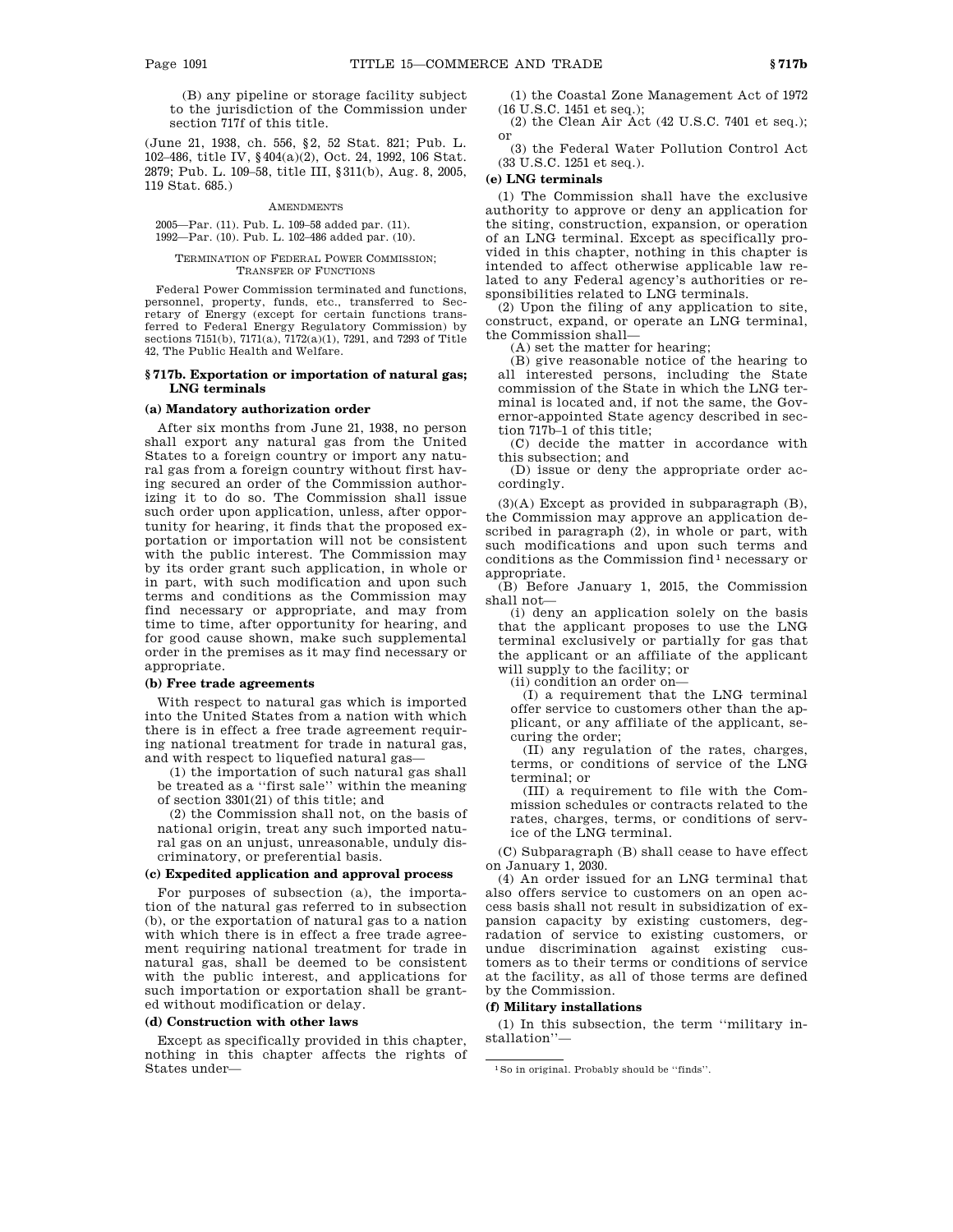(A) means a base, camp, post, range, station, yard, center, or homeport facility for any ship or other activity under the jurisdiction of the Department of Defense, including any leased facility, that is located within a State, the District of Columbia, or any territory of the United States; and

(B) does not include any facility used primarily for civil works, rivers and harbors projects, or flood control projects, as determined by the Secretary of Defense.

(2) The Commission shall enter into a memorandum of understanding with the Secretary of Defense for the purpose of ensuring that the Commission coordinate and consult<sup>2</sup> with the Secretary of Defense on the siting, construction, expansion, or operation of liquefied natural gas facilities that may affect an active military installation.

(3) The Commission shall obtain the concurrence of the Secretary of Defense before authorizing the siting, construction, expansion, or operation of liquefied natural gas facilities affecting the training or activities of an active military installation.

(June 21, 1938, ch. 556, §3, 52 Stat. 822; Pub. L. 102–486, title II, §201, Oct. 24, 1992, 106 Stat. 2866; Pub. L. 109–58, title III, §311(c), Aug. 8, 2005, 119 Stat. 685.)

#### REFERENCES IN TEXT

The Coastal Zone Management Act of 1972, referred to in subsec.  $(d)(1)$ , is title III of Pub. L. 89–454 as added by Pub. L. 92–583, Oct. 27, 1972, 86 Stat. 1280, as amended, which is classified generally to chapter 33 (§1451 et seq.) of Title 16, Conservation. For complete classification of this Act to the Code, see Short Title note set out under section 1451 of Title 16 and Tables.

The Clean Air Act, referred to in subsec. (d)(2), is act July 14, 1955, ch. 360, 69 Stat. 322, as amended, which is classified generally to chapter 85 (§7401 et seq.) of Title 42, The Public Health and Welfare. For complete classification of this Act to the Code, see Short Title note set out under section 7401 of Title 42 and Tables.

The Federal Water Pollution Control Act, referred to in subsec. (d)(3), is act June 30, 1948, ch. 758, as amended generally by Pub. L. 92–500, §2, Oct. 18, 1972, 86 Stat. 816, which is classified generally to chapter 26 (§1251 et seq.) of Title 33, Navigation and Navigable Waters. For complete classification of this Act to the Code, see Short Title note set out under section 1251 of Title 33 and Tables.

#### **AMENDMENTS**

2005—Pub. L. 109–58, §311(c)(1), inserted ''; LNG terminals'' after ''natural gas'' in section catchline.

Subsecs. (d) to (f). Pub. L. 109–58, §311(c)(2), added subsecs. (d) to (f).

1992—Pub. L. 102–486 designated existing provisions as subsec. (a) and added subsecs. (b) and (c).

#### TRANSFER OF FUNCTIONS

Enforcement functions of Secretary or other official in Department of Energy and Commission, Commissioners, or other official in Federal Energy Regulatory Commission related to compliance with authorizations for importation of natural gas from Alberta as pre-deliveries of Alaskan gas issued under this section with respect to pre-construction, construction, and initial operation of transportation system for Canadian and Alaskan natural gas transferred to the Federal Inspec-

2So in original. Probably should be ''coordinates and consults''.

tor, Office of Federal Inspector for Alaska Natural Gas Transportation System, until first anniversary of date of initial operation of Alaska Natural Gas Transportation System, see Reorg. Plan No. 1 of 1979, §§102(d), 203(a), 44 F.R. 33663, 33666, 93 Stat. 1373, 1376, effective July 1, 1979, set out under section 719e of this title. Office of Federal Inspector for the Alaska Natural Gas Transportation System abolished and functions and authority vested in Inspector transferred to Secretary of Energy by section  $3012(b)$  of Pub. L. 102-486, set out as an Abolition of Office of Federal Inspector note under section 719e of this title. Functions and authority vested in Secretary of Energy subsequently transferred to Federal Coordinator for Alaska Natural Gas Transportation Projects by section 720d(f) of this title.

#### DELEGATION OF FUNCTIONS

Functions of President respecting certain facilities constructed and maintained on United States borders delegated to Secretary of State, see Ex. Ord. No. 11423, Aug. 16, 1968, 33 F.R. 11741, set out as a note under section 301 of Title 3, The President.

EX. ORD. NO. 10485. PERFORMANCE OF FUNCTIONS RE-SPECTING ELECTRIC POWER AND NATURAL GAS FACILI-TIES LOCATED ON UNITED STATES BORDERS

Ex. Ord. No. 10485. Sept. 3, 1953, 18 F.R. 5397, as amended by Ex. Ord. No. 12038, Feb. 3, 1978, 43 F.R. 4957, provided:

SECTION 1. (a) The Secretary of Energy is hereby designated and empowered to perform the following-described functions:

(1) To receive all applications for permits for the construction, operation, maintenance, or connection, at the borders of the United States, of facilities for the transmission of electric energy between the United States and a foreign country.

(2) To receive all applications for permits for the construction, operation, maintenance, or connection, at the borders of the United States, of facilities for the exportation or importation of natural gas to or from a foreign country.

(3) Upon finding the issuance of the permit to be consistent with the public interest, and, after obtaining the favorable recommendations of the Secretary of State and the Secretary of Defense thereon, to issue to the applicant, as appropriate, a permit for such construction, operation, maintenance, or connection. The Secretary of Energy shall have the power to attach to the issuance of the permit and to the exercise of the rights granted thereunder such conditions as the public interest may in its judgment require.

(b) In any case wherein the Secretary of Energy, the Secretary of State, and the Secretary of Defense cannot agree as to whether or not a permit should be issued, the Secretary of Energy shall submit to the President for approval or disapproval the application for a permit with the respective views of the Secretary of Energy, the Secretary of State and the Secretary of Defense.

SEC. 2. [Deleted.]

SEC. 3. The Secretary of Energy is authorized to issue such rules and regulations, and to prescribe such procedures, as it may from time to time deem necessary or desirable for the exercise of the authority delegated to it by this order.

SEC. 4. All Presidential Permits heretofore issued pursuant to Executive Order No. 8202 of July 13, 1939, and in force at the time of the issuance of this order, and all permits issued hereunder, shall remain in full force and effect until modified or revoked by the Presi-

dent or by the Secretary of Energy. SEC. 5. Executive Order No. 8202 of July 13, 1939, is hereby revoked.

## **§ 717b–1. State and local safety considerations**

#### **(a) Promulgation of regulations**

The Commission shall promulgate regulations on the National Environmental Policy Act of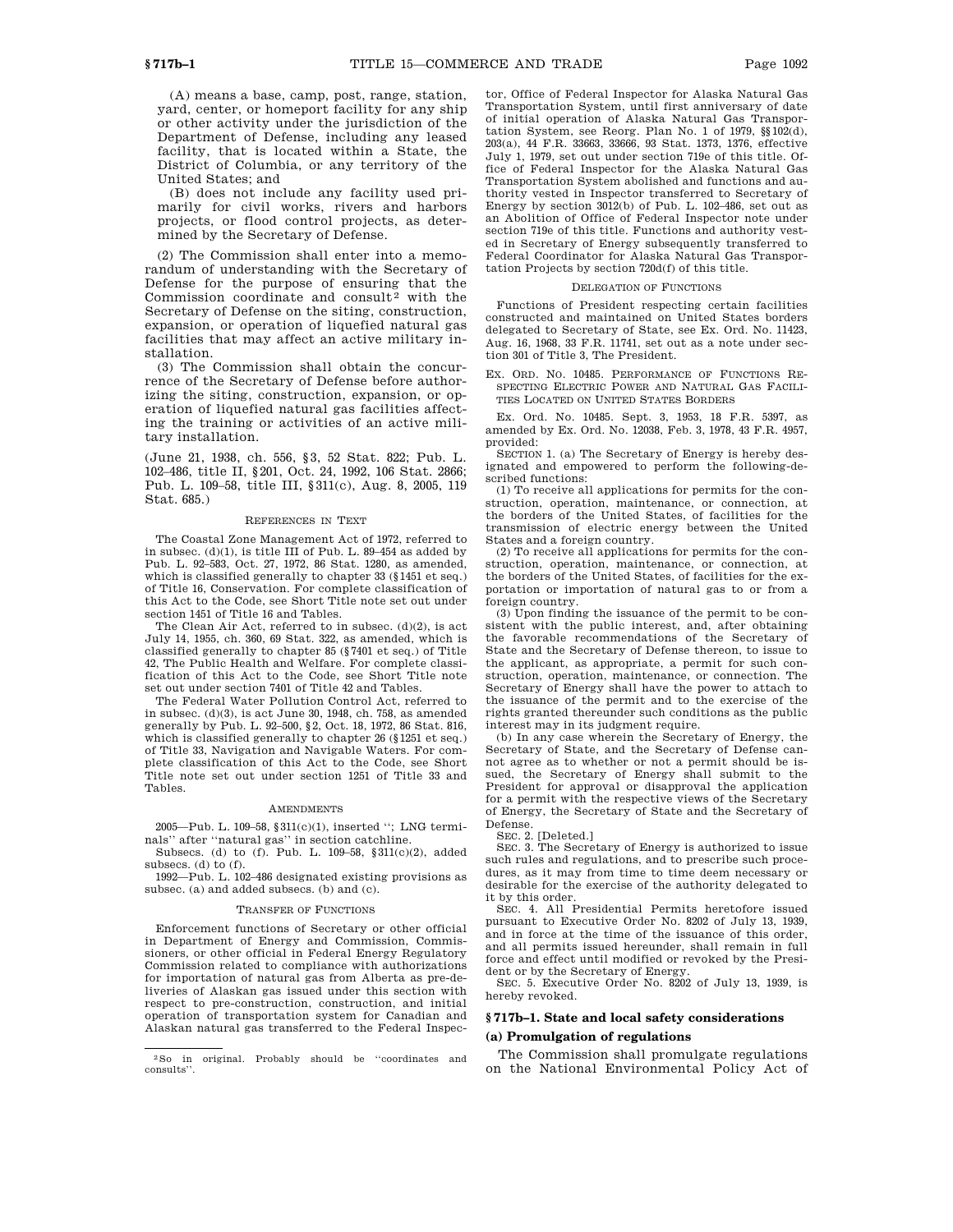1969 (42 U.S.C. 4321 et seq.) pre-filing process within 60 days after August 8, 2005. An applicant shall comply with pre-filing process required under the National Environmental Policy Act of 1969 prior to filing an application with the Commission. The regulations shall require that the pre-filing process commence at least 6 months prior to the filing of an application for authorization to construct an LNG terminal and encourage applicants to cooperate with State and local officials.

## **(b) State consultation**

The Governor of a State in which an LNG terminal is proposed to be located shall designate the appropriate State agency for the purposes of consulting with the Commission regarding an application under section 717b of this title. The Commission shall consult with such State agency regarding State and local safety considerations prior to issuing an order pursuant to section 717b of this title. For the purposes of this section, State and local safety considerations include—

(1) the kind and use of the facility;

(2) the existing and projected population and demographic characteristics of the location;

(3) the existing and proposed land use near the location;

(4) the natural and physical aspects of the location;

(5) the emergency response capabilities near the facility location; and

(6) the need to encourage remote siting.

## **(c) Advisory report**

The State agency may furnish an advisory report on State and local safety considerations to the Commission with respect to an application no later than 30 days after the application was filed with the Commission. Before issuing an order authorizing an applicant to site, construct, expand, or operate an LNG terminal, the Commission shall review and respond specifically to the issues raised by the State agency described in subsection (b) in the advisory report. This subsection shall apply to any application filed after August 8, 2005. A State agency has 30 days after August 8, 2005 to file an advisory report related to any applications pending at the Commission as of August 8, 2005.

### **(d) Inspections**

The State commission of the State in which an LNG terminal is located may, after the terminal is operational, conduct safety inspections in conformance with Federal regulations and guidelines with respect to the LNG terminal upon written notice to the Commission. The State commission may notify the Commission of any alleged safety violations. The Commission shall transmit information regarding such allegations to the appropriate Federal agency, which shall take appropriate action and notify the State commission.

## **(e) Emergency Response Plan**

(1) In any order authorizing an LNG terminal the Commission shall require the LNG terminal operator to develop an Emergency Response Plan. The Emergency Response Plan shall be prepared in consultation with the United States Coast Guard and State and local agencies and be approved by the Commission prior to any final approval to begin construction. The Plan shall include a cost-sharing plan.

(2) A cost-sharing plan developed under paragraph (1) shall include a description of any direct cost reimbursements that the applicant agrees to provide to any State and local agencies with responsibility for security and safety—

(A) at the LNG terminal; and

(B) in proximity to vessels that serve the facility.

(June 21, 1938, ch. 556, §3A, as added Pub. L. 109–58, title III, §311(d), Aug. 8, 2005, 119 Stat. 687.)

### REFERENCES IN TEXT

The National Environmental Policy Act of 1969, referred to in subsec. (a), is Pub. L. 91–190, Jan. 1, 1970, 83 Stat. 852, as amended, which is classified generally to chapter 55 (§4321 et seq.) of Title 42, The Public Health and Welfare. For complete classification of this Act to the Code, see Short Title note set out under section 4321 of Title 42 and Tables.

### **§ 717c. Rates and charges**

### **(a) Just and reasonable rates and charges**

All rates and charges made, demanded, or received by any natural-gas company for or in connection with the transportation or sale of natural gas subject to the jurisdiction of the Commission, and all rules and regulations affecting or pertaining to such rates or charges, shall be just and reasonable, and any such rate or charge that is not just and reasonable is declared to be unlawful.

## **(b) Undue preferences and unreasonable rates and charges prohibited**

No natural-gas company shall, with respect to any transportation or sale of natural gas subject to the jurisdiction of the Commission, (1) make or grant any undue preference or advantage to any person or subject any person to any undue prejudice or disadvantage, or (2) maintain any unreasonable difference in rates, charges, service, facilities, or in any other respect, either as between localities or as between classes of service.

## **(c) Filing of rates and charges with Commission; public inspection of schedules**

Under such rules and regulations as the Commission may prescribe, every natural-gas company shall file with the Commission, within such time (not less than sixty days from June 21, 1938) and in such form as the Commission may designate, and shall keep open in convenient form and place for public inspection, schedules showing all rates and charges for any transportation or sale subject to the jurisdiction of the Commission, and the classifications, practices, and regulations affecting such rates and charges, together with all contracts which in any manner affect or relate to such rates, charges, classifications, and services.

## **(d) Changes in rates and charges; notice to Commission**

Unless the Commission otherwise orders, no change shall be made by any natural-gas company in any such rate, charge, classification, or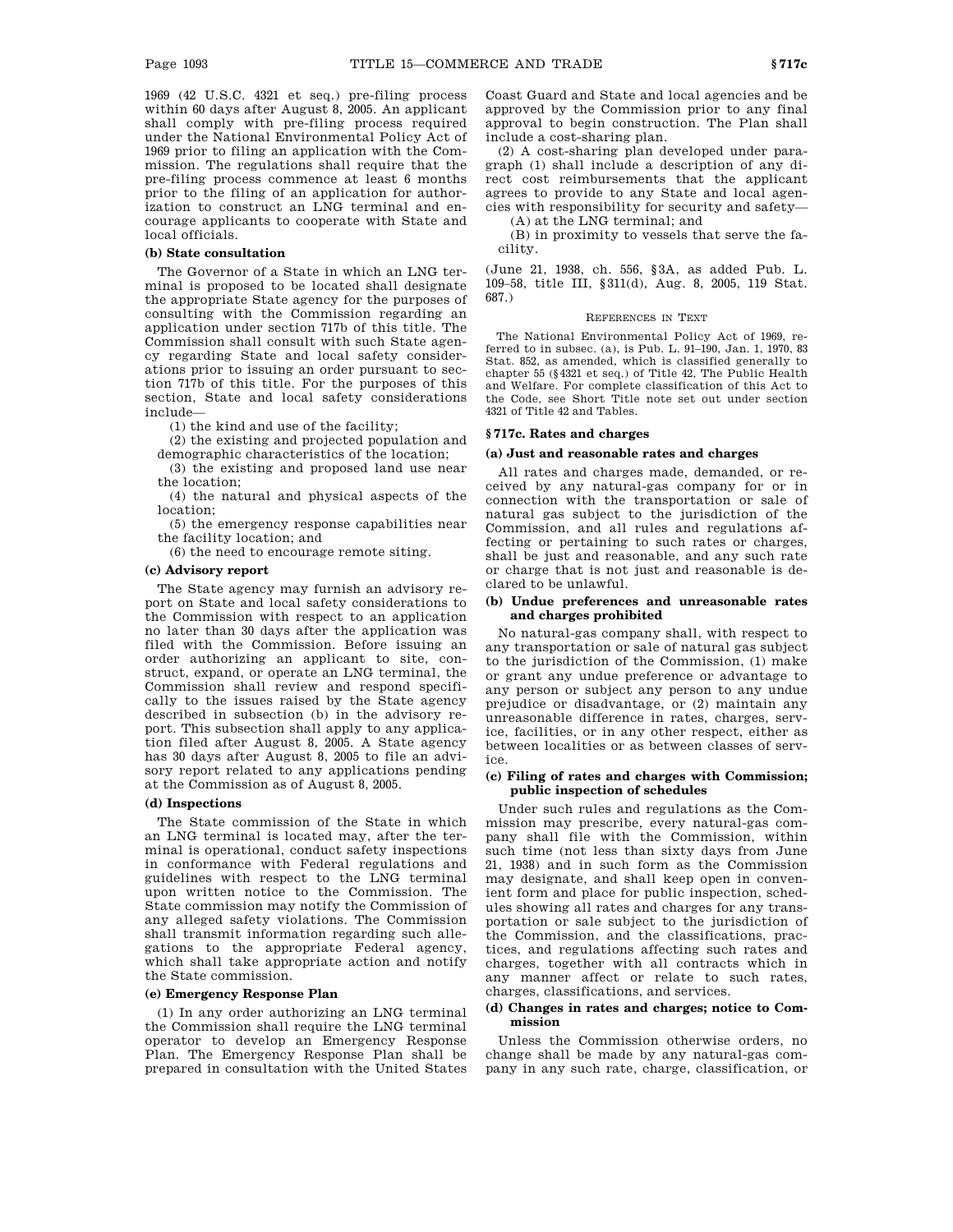service, or in any rule, regulation, or contract relating thereto, except after thirty days' notice to the Commission and to the public. Such notice shall be given by filing with the Commission and keeping open for public inspection new schedules stating plainly the change or changes to be made in the schedule or schedules then in force and the time when the change or changes will go into effect. The Commission, for good cause shown, may allow changes to take effect without requiring the thirty days' notice herein provided for by an order specifying the changes so to be made and the time when they shall take effect and the manner in which they shall be filed and published.

## **(e) Authority of Commission to hold hearings concerning new schedule of rates**

Whenever any such new schedule is filed the Commission shall have authority, either upon complaint of any State, municipality, State commission, or gas distributing company, or upon its own initiative without complaint, at once, and if it so orders, without answer or formal pleading by the natural-gas company, but upon reasonable notice, to enter upon a hearing concerning the lawfulness of such rate, charge, classification, or service; and, pending such hearing and the decision thereon, the Commission, upon filing with such schedules and delivering to the natural-gas company affected thereby a statement in writing of its reasons for such suspension, may suspend the operation of such schedule and defer the use of such rate, charge, classification, or service, but not for a longer period than five months beyond the time when it would otherwise go into effect; and after full hearings, either completed before or after the rate, charge, classification, or service goes into effect, the Commission may make such orders with reference thereto as would be proper in a proceeding initiated after it had become effective. If the proceeding has not been concluded and an order made at the expiration of the suspension period, on motion of the natural-gas company making the filing, the proposed change of rate, charge, classification, or service shall go into effect. Where increased rates or charges are thus made effective, the Commission may, by order, require the natural-gas company to furnish a bond, to be approved by the Commission, to refund any amounts ordered by the Commission, to keep accurate accounts in detail of all amounts received by reason of such increase, specifying by whom and in whose behalf such amounts were paid, and, upon completion of the hearing and decision, to order such natural-gas company to refund, with interest, the portion of such increased rates or charges by its decision found not justified. At any hearing involving a rate or charge sought to be increased, the burden of proof to show that the increased rate or charge is just and reasonable shall be upon the natural-gas company, and the Commission shall give to the hearing and decision of such questions preference over other questions pending before it and decide the same as speedily as possible.

### **(f) Storage services**

(1) In exercising its authority under this chapter or the Natural Gas Policy Act of 1978 (15 U.S.C. 3301 et seq.), the Commission may authorize a natural gas company (or any person that will be a natural gas company on completion of any proposed construction) to provide storage and storage-related services at market-based rates for new storage capacity related to a specific facility placed in service after August 8, 2005, notwithstanding the fact that the company is unable to demonstrate that the company lacks market power, if the Commission determines that—

(A) market-based rates are in the public interest and necessary to encourage the construction of the storage capacity in the area needing storage services; and

(B) customers are adequately protected.

(2) The Commission shall ensure that reasonable terms and conditions are in place to protect consumers.

(3) If the Commission authorizes a natural gas company to charge market-based rates under this subsection, the Commission shall review periodically whether the market-based rate is just, reasonable, and not unduly discriminatory or preferential.

(June 21, 1938, ch. 556, §4, 52 Stat. 822; Pub. L. 87–454, May 21, 1962, 76 Stat. 72; Pub. L. 109–58, title III, §312, Aug. 8, 2005, 119 Stat. 688.)

### REFERENCES IN TEXT

The Natural Gas Policy Act of 1978, referred to in subsec. (f)(1), is Pub. L. 95–621, Nov. 9, 1978, 92 Stat. 3350, as amended, which is classified generally to chapter 60 (§3301 et seq.) of this title. For complete classification of this Act to the Code, see Short Title note set out under section 3301 of this title and Tables.

#### **AMENDMENTS**

2005—Subsec. (f). Pub. L. 109–58 added subsec. (f).

1962—Subsec. (e). Pub. L. 87–454 inserted ''or gas distributing company'' after ''State commission'', and struck out proviso which denied authority to the Commission to suspend the rate, charge, classification, or service for the sale of natural gas for resale for industrial use only.

ADVANCE RECOVERY OF EXPENSES INCURRED BY NATU-RAL GAS COMPANIES FOR NATURAL GAS RESEARCH, DEVELOPMENT, AND DEMONSTRATION PROJECTS

Pub. L. 102–104, title III, Aug. 17, 1991, 105 Stat. 531, authorized Federal Energy Regulatory Commission, pursuant to this section, to allow recovery, in advance, of expenses by natural-gas companies for research, development and demonstration activities by Gas Research Institute for projects on use of natural gas in motor vehicles and on use of natural gas to control emissions from combustion of other fuels, subject to Commission finding that benefits, including environmental benefits, to both existing and future ratepayers resulting from such activities exceed all direct costs to both existing and future ratepayers, prior to repeal by Pub. L. 102–486, title IV, §408(c), Oct. 24, 1992, 106 Stat. 2882.

## **§ 717c–1. Prohibition on market manipulation**

It shall be unlawful for any entity, directly or indirectly, to use or employ, in connection with the purchase or sale of natural gas or the purchase or sale of transportation services subject to the jurisdiction of the Commission, any manipulative or deceptive device or contrivance (as those terms are used in section 78j(b) of this title) in contravention of such rules and regula-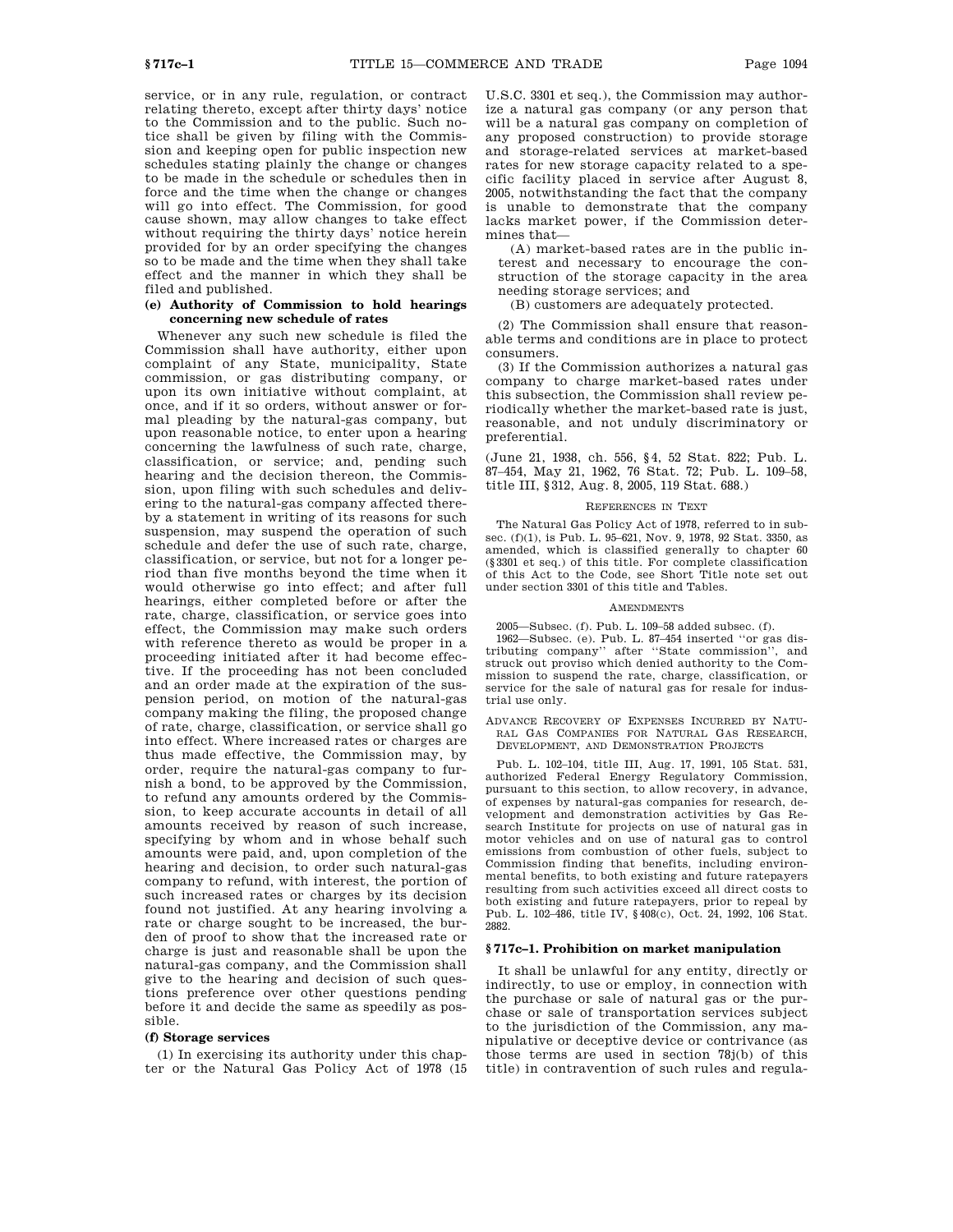tions as the Commission may prescribe as necessary in the public interest or for the protection of natural gas ratepayers. Nothing in this section shall be construed to create a private right of action.

(June 21, 1938, ch. 556, §4A, as added Pub. L. 109–58, title III, §315, Aug. 8, 2005, 119 Stat. 691.)

## **§ 717d. Fixing rates and charges; determination of cost of production or transportation**

## **(a) Decreases in rates**

Whenever the Commission, after a hearing had upon its own motion or upon complaint of any State, municipality, State commission, or gas distributing company, shall find that any rate, charge, or classification demanded, observed, charged, or collected by any natural-gas company in connection with any transportation or sale of natural gas, subject to the jurisdiction of the Commission, or that any rule, regulation, practice, or contract affecting such rate, charge, or classification is unjust, unreasonable, unduly discriminatory, or preferential, the Commission shall determine the just and reasonable rate, charge, classification, rule, regulation, practice, or contract to be thereafter observed and in force, and shall fix the same by order: *Provided, however*, That the Commission shall have no power to order any increase in any rate contained in the currently effective schedule of such natural gas company on file with the Commission, unless such increase is in accordance with a new schedule filed by such natural gas company; but the Commission may order a decrease where existing rates are unjust, unduly discriminatory, preferential, otherwise unlawful, or are not the lowest reasonable rates.

### **(b) Costs of production and transportation**

The Commission upon its own motion, or upon the request of any State commission, whenever it can do so without prejudice to the efficient and proper conduct of its affairs, may investigate and determine the cost of the production or transportation of natural gas by a naturalgas company in cases where the Commission has no authority to establish a rate governing the transportation or sale of such natural gas.

(June 21, 1938, ch. 556, §5, 52 Stat. 823.)

### **§ 717e. Ascertainment of cost of property**

### **(a) Cost of property**

The Commission may investigate and ascertain the actual legitimate cost of the property of every natural-gas company, the depreciation therein, and, when found necessary for ratemaking purposes, other facts which bear on the determination of such cost or depreciation and the fair value of such property.

### **(b) Inventory of property; statements of costs**

Every natural-gas company upon request shall file with the Commission an inventory of all or any part of its property and a statement of the original cost thereof, and shall keep the Commission informed regarding the cost of all additions, betterments, extensions, and new construction.

(June 21, 1938, ch. 556, §6, 52 Stat. 824.)

## **§ 717f. Construction, extension, or abandonment of facilities**

## **(a) Extension or improvement of facilities on order of court; notice and hearing**

Whenever the Commission, after notice and opportunity for hearing, finds such action necessary or desirable in the public interest, it may by order direct a natural-gas company to extend or improve its transportation facilities, to establish physical connection of its transportation facilities with the facilities of, and sell natural gas to, any person or municipality engaged or legally authorized to engage in the local distribution of natural or artificial gas to the public, and for such purpose to extend its transportation facilities to communities immediately adjacent to such facilities or to territory served by such natural-gas company, if the Commission finds that no undue burden will be placed upon such natural-gas company thereby: *Provided*, That the Commission shall have no authority to compel the enlargement of transportation facilities for such purposes, or to compel such natural-gas company to establish physical connection or sell natural gas when to do so would impair its ability to render adequate service to its customers.

## **(b) Abandonment of facilities or services; approval of Commission**

No natural-gas company shall abandon all or any portion of its facilities subject to the jurisdiction of the Commission, or any service rendered by means of such facilities, without the permission and approval of the Commission first had and obtained, after due hearing, and a finding by the Commission that the available supply of natural gas is depleted to the extent that the continuance of service is unwarranted, or that the present or future public convenience or necessity permit such abandonment.

## **(c) Certificate of public convenience and necessity**

(1)(A) No natural-gas company or person which will be a natural-gas company upon completion of any proposed construction or extension shall engage in the transportation or sale of natural gas, subject to the jurisdiction of the Commission, or undertake the construction or extension of any facilities therefor, or acquire or operate any such facilities or extensions thereof, unless there is in force with respect to such natural-gas company a certificate of public convenience and necessity issued by the Commission authorizing such acts or operations: *Provided, however*, That if any such natural-gas company or predecessor in interest was bona fide engaged in transportation or sale of natural gas, subject to the jurisdiction of the Commission, on February 7, 1942, over the route or routes or within the area for which application is made and has so operated since that time, the Commission shall issue such certificate without requiring further proof that public convenience and necessity will be served by such operation, and without further proceedings, if application for such certificate is made to the Commission within ninety days after February 7, 1942. Pending the determination of any such application, the continuance of such operation shall be lawful.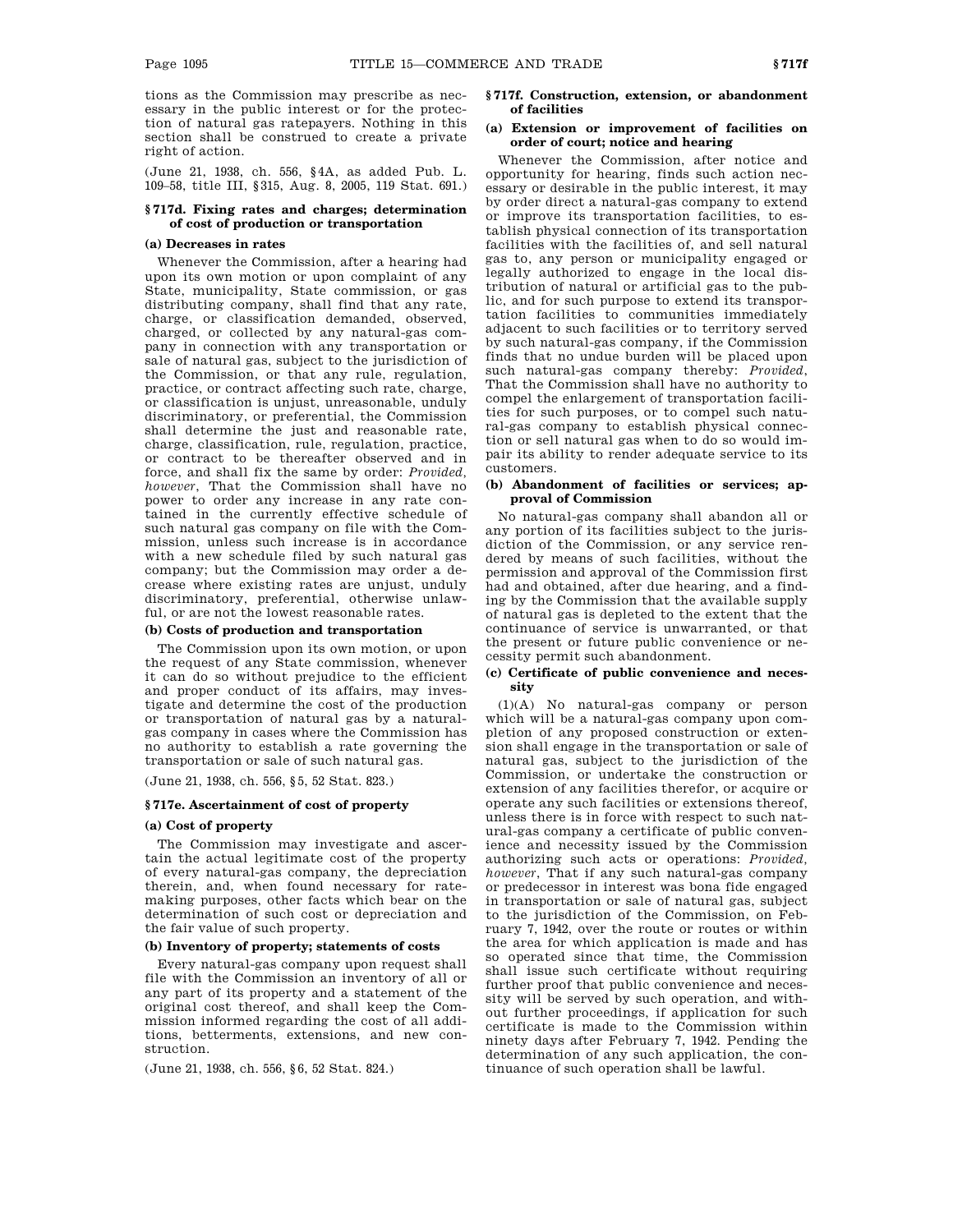(B) In all other cases the Commission shall set the matter for hearing and shall give such reasonable notice of the hearing thereon to all interested persons as in its judgment may be necessary under rules and regulations to be prescribed by the Commission; and the application shall be decided in accordance with the procedure provided in subsection (e) of this section and such certificate shall be issued or denied accordingly: *Provided, however*, That the Commission may issue a temporary certificate in cases of emergency, to assure maintenance of adequate service or to serve particular customers, without notice or hearing, pending the determination of an application for a certificate, and may by regulation exempt from the requirements of this section temporary acts or operations for which the issuance of a certificate will not be required in the public interest.

(2) The Commission may issue a certificate of public convenience and necessity to a naturalgas company for the transportation in interstate commerce of natural gas used by any person for one or more high-priority uses, as defined, by rule, by the Commission, in the case of—

(A) natural gas sold by the producer to such person; and

(B) natural gas produced by such person.

## **(d) Application for certificate of public convenience and necessity**

Application for certificates shall be made in writing to the Commission, be verified under oath, and shall be in such form, contain such information, and notice thereof shall be served upon such interested parties and in such manner as the Commission shall, by regulation, require.

## **(e) Granting of certificate of public convenience and necessity**

Except in the cases governed by the provisos contained in subsection (c)(1) of this section, a certificate shall be issued to any qualified applicant therefor, authorizing the whole or any part of the operation, sale, service, construction, extension, or acquisition covered by the application, if it is found that the applicant is able and willing properly to do the acts and to perform the service proposed and to conform to the provisions of this chapter and the requirements, rules, and regulations of the Commission thereunder, and that the proposed service, sale, operation, construction, extension, or acquisition, to the extent authorized by the certificate, is or will be required by the present or future public convenience and necessity; otherwise such application shall be denied. The Commission shall have the power to attach to the issuance of the certificate and to the exercise of the rights granted thereunder such reasonable terms and conditions as the public convenience and necessity may require.

### **(f) Determination of service area; jurisdiction of transportation to ultimate consumers**

(1) The Commission, after a hearing had upon its own motion or upon application, may determine the service area to which each authorization under this section is to be limited. Within such service area as determined by the Commission a natural-gas company may enlarge or extend its facilities for the purpose of supplying increased market demands in such service area without further authorization; and

(2) If the Commission has determined a service area pursuant to this subsection, transportation to ultimate consumers in such service area by the holder of such service area determination, even if across State lines, shall be subject to the exclusive jurisdiction of the State commission in the State in which the gas is consumed. This section shall not apply to the transportation of natural gas to another natural gas company.

## **(g) Certificate of public convenience and necessity for service of area already being served**

Nothing contained in this section shall be construed as a limitation upon the power of the Commission to grant certificates of public convenience and necessity for service of an area already being served by another natural-gas company.

## **(h) Right of eminent domain for construction of pipelines, etc.**

When any holder of a certificate of public convenience and necessity cannot acquire by contract, or is unable to agree with the owner of property to the compensation to be paid for, the necessary right-of-way to construct, operate, and maintain a pipe line or pipe lines for the transportation of natural gas, and the necessary land or other property, in addition to right-ofway, for the location of compressor stations, pressure apparatus, or other stations or equipment necessary to the proper operation of such pipe line or pipe lines, it may acquire the same by the exercise of the right of eminent domain in the district court of the United States for the district in which such property may be located, or in the State courts. The practice and procedure in any action or proceeding for that purpose in the district court of the United States shall conform as nearly as may be with the practice and procedure in similar action or proceeding in the courts of the State where the property is situated: *Provided*, That the United States district courts shall only have jurisdiction of cases when the amount claimed by the owner of the property to be condemned exceeds \$3,000.

(June 21, 1938, ch. 556, §7, 52 Stat. 824; Feb. 7, 1942, ch. 49, 56 Stat. 83; July 25, 1947, ch. 333, 61 Stat. 459; Pub. L. 95–617, title VI, §608, Nov. 9, 1978, 92 Stat. 3173; Pub. L. 100–474, §2, Oct. 6, 1988, 102 Stat. 2302.)

#### **AMENDMENTS**

1988—Subsec. (f). Pub. L. 100–474 designated existing provisions as par. (1) and added par. (2).

1978—Subsec. (c). Pub. L. 95–617, §608(a), (b)(1), designated existing first paragraph as par. (1)(A) and exist-

ing second paragraph as par. (1)(B) and added par. (2). Subsec. (e). Pub. L. 95–617, §608(b)(2), substituted "subsection  $(c)(1)$ " for "subsection  $(c)$ "

1947—Subsec. (h). Act July 25, 1947, added subsec. (h). 1942—Subsecs. (c) to (g). Act Feb. 7, 1942, struck out subsec. (c), and added new subsecs. (c) to (g).

#### EFFECTIVE DATE OF 1988 AMENDMENT

Pub. L. 100–474, §3, Oct. 6, 1988, 102 Stat. 2302, provided The provisions of this Act [amending this section and enacting provisions set out as a note under section 717w of this title] shall become effective one hundred and twenty days after the date of enactment [Oct. 6, 1988].'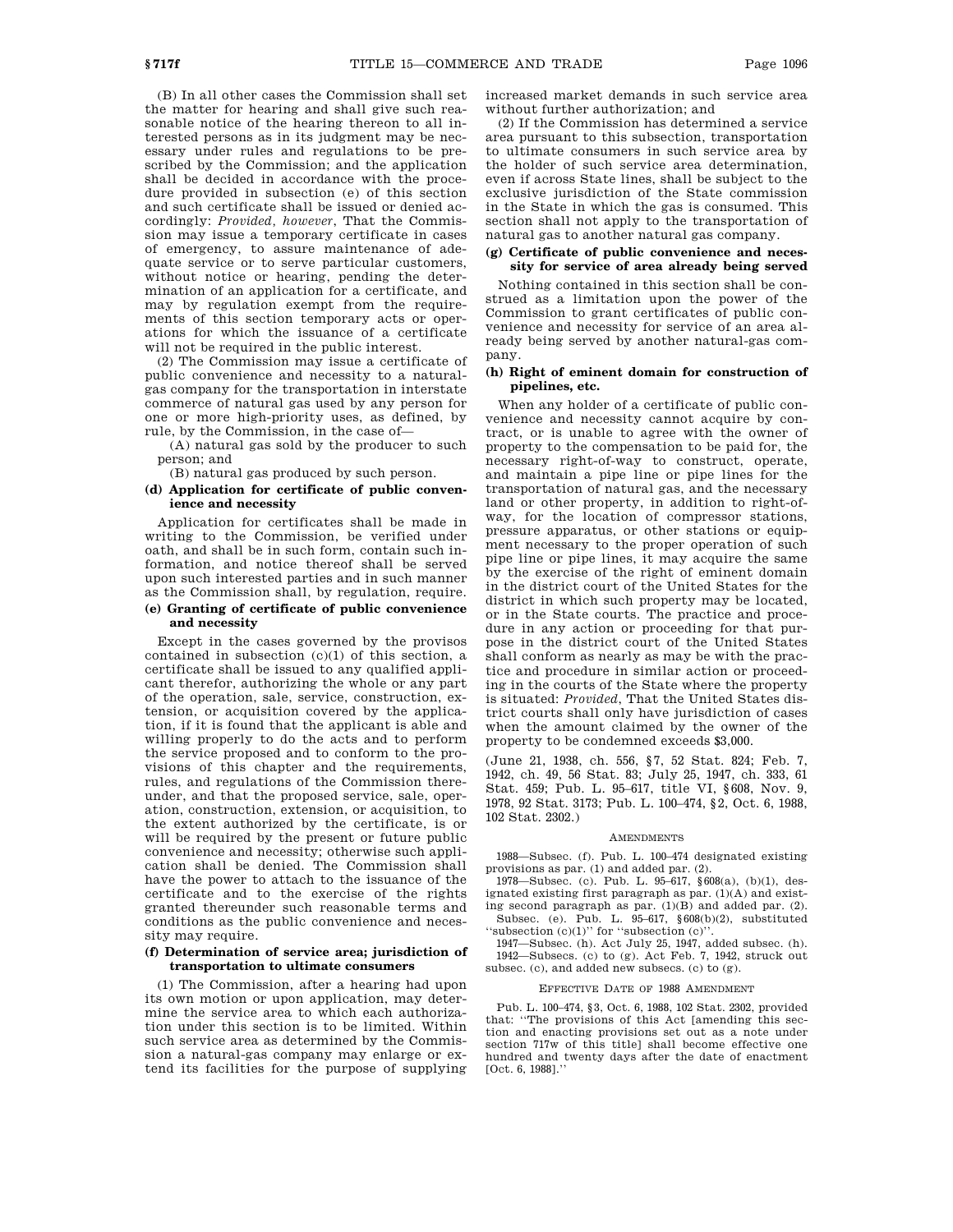### TRANSFER OF FUNCTIONS

Enforcement functions of Secretary or other official in Department of Energy and Commission, Commissioners, or other official in Federal Energy Regulatory Commission related to compliance with certificates of public convenience and necessity issued under this section with respect to pre-construction, construction, and initial operation of transportation system for Canadian and Alaskan natural gas transferred to Federal Inspector, Office of Federal Inspector for Alaska Natural Gas Transportation System, until first anniversary of date of initial operation of Alaska Natural Gas Transportation System, see Reorg. Plan No. 1 of 1979, §§102(d), 203(a), 44 F.R. 33663, 33666, 93 Stat. 1373, 1376, effective July 1, 1979, set out under section 719e of this title. Office of Federal Inspector for the Alaska Natural Gas Transportation System abolished and functions and authority vested in Inspector transferred to Secretary of Energy by section 3012(b) of Pub. L. 102–486, set out as an Abolition of Office of Federal Inspector note under section 719e of this title. Functions and authority vested in Secretary of Energy subsequently transferred to Federal Coordinator for Alaska Natural Gas Transportation Projects by section 720d(f) of this title.

### **§ 717g. Accounts; records; memoranda**

## **(a) Rules and regulations for keeping and preserving accounts, records, etc.**

Every natural-gas company shall make, keep, and preserve for such periods, such accounts, records of cost-accounting procedures, correspondence, memoranda, papers, books, and other records as the Commission may by rules and regulations prescribe as necessary or appropriate for purposes of the administration of this chapter: *Provided, however*, That nothing in this chapter shall relieve any such natural-gas company from keeping any accounts, memoranda, or records which such natural-gas company may be required to keep by or under authority of the laws of any State. The Commission may prescribe a system of accounts to be kept by such natural-gas companies, and may classify such natural-gas companies and prescribe a system of accounts for each class. The Commission, after notice and opportunity for hearing, may determine by order the accounts in which particular outlays or receipts shall be entered, charged, or credited. The burden of proof to justify every accounting entry questioned by the Commission shall be on the person making, authorizing, or requiring such entry, and the Commission may suspend a charge or credit pending submission of satisfactory proof in support thereof.

### **(b) Access to and inspection of accounts and records**

The Commission shall at all times have access to and the right to inspect and examine all accounts, records, and memoranda of natural-gas companies; and it shall be the duty of such natural-gas companies to furnish to the Commission, within such reasonable time as the Commission may order, any information with respect thereto which the Commission may by order require, including copies of maps, contracts, reports of engineers, and other data, records, and papers, and to grant to all agents of the Commission free access to its property and its accounts, records, and memoranda when requested so to do. No member, officer, or employee of the Commission shall divulge any fact or information which may

come to his knowledge during the course of examination of books, records, data, or accounts, except insofar as he may be directed by the Commission or by a court.

## **(c) Books, accounts, etc., of the person controlling gas company subject to examination**

The books, accounts, memoranda, and records of any person who controls directly or indirectly a natural-gas company subject to the jurisdiction of the Commission and of any other company controlled by such person, insofar as they relate to transactions with or the business of such natural-gas company, shall be subject to examination on the order of the Commission.

(June 21, 1938, ch. 556, §8, 52 Stat. 825.)

### **§ 717h. Rates of depreciation**

#### **(a) Depreciation and amortization**

The Commission may, after hearing, require natural-gas companies to carry proper and adequate depreciation and amortization accounts in accordance with such rules, regulations, and forms of account as the Commission may prescribe. The Commission may from time to time ascertain and determine, and by order fix, the proper and adequate rates of depreciation and amortization of the several classes of property of each natural-gas company used or useful in the production, transportation, or sale of natural gas. Each natural-gas company shall conform its depreciation and amortization accounts to the rates so ascertained, determined, and fixed. No natural-gas company subject to the jurisdiction of the Commission shall charge to operating expenses any depreciation or amortization charges on classes of property other than those prescribed by the Commission, or charge with respect to any class of property a percentage of depreciation or amortization other than that prescribed therefor by the Commission. No such natural-gas company shall in any case include in any form under its operating or other expenses any depreciation, amortization, or other charge or expenditure included elsewhere as a depreciation or amortization charge or otherwise under its operating or other expenses. Nothing in this section shall limit the power of a State commission to determine in the exercise of its jurisdiction, with respect to any naturalgas company, the percentage rates of depreciation or amortization to be allowed, as to any class of property of such natural-gas company, or the composite depreciation or amortization rate, for the purpose of determining rates or charges.

### **(b) Rules**

The Commission, before prescribing any rules or requirements as to accounts, records, or memoranda, or as to depreciation or amortization rates, shall notify each State commission having jurisdiction with respect to any naturalgas company involved and shall give reasonable opportunity to each such commission to present its views and shall receive and consider such views and recommendations.

(June 21, 1938, ch. 556, §9, 52 Stat. 826.)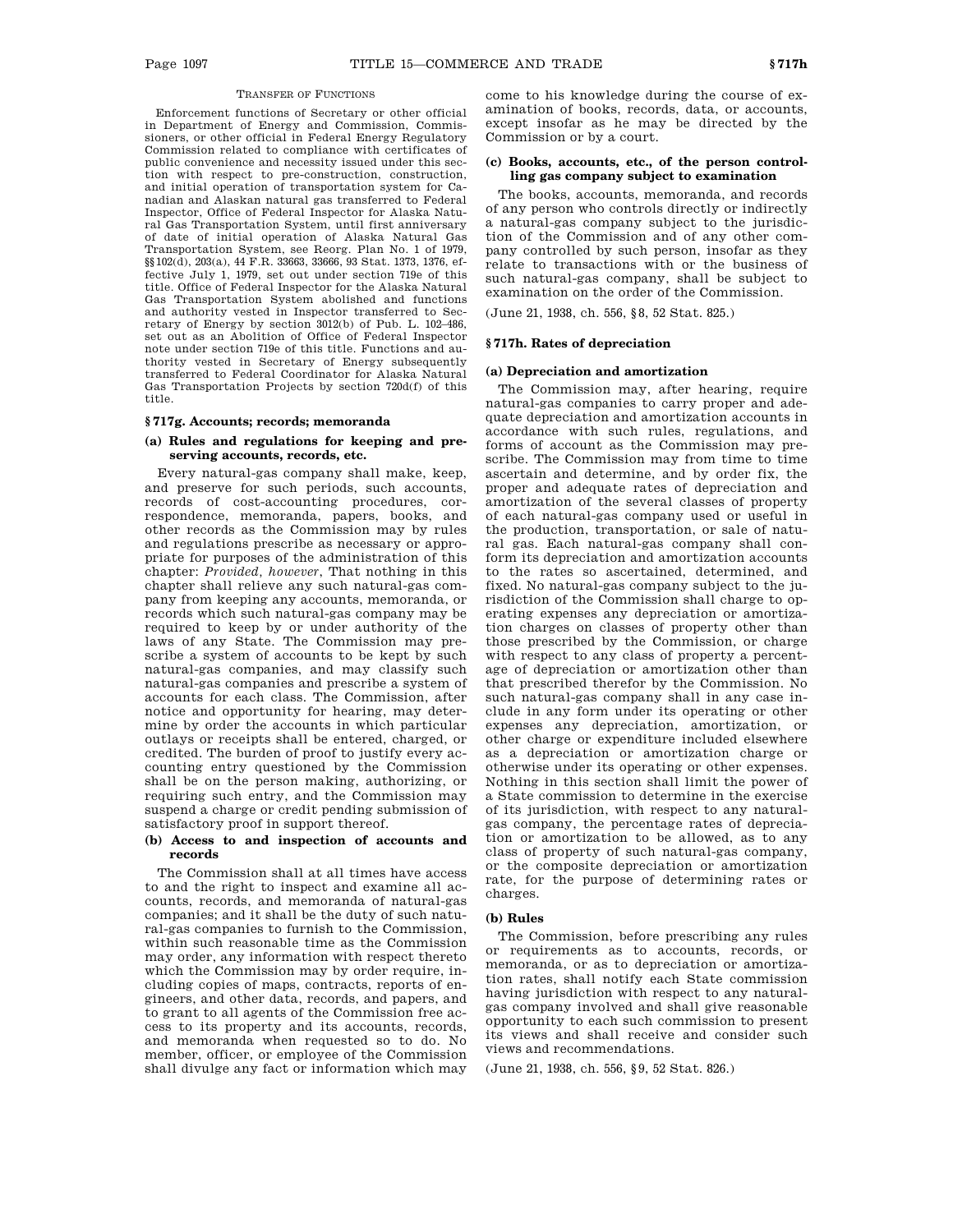## **§ 717i. Periodic and special reports**

### **(a) Form and contents of reports**

Every natural-gas company shall file with the Commission such annual and other periodic or special reports as the Commission may by rules and regulations or order prescribe as necessary or appropriate to assist the Commission in the proper administration of this chapter. The Commission may prescribe the manner and form in which such reports shall be made, and require from such natural-gas companies specific answers to all questions upon which the Commission may need information. The Commission may require that such reports shall include, among other things, full information as to assets and liabilities, capitalization, investment and reduction thereof, gross receipts, interest due and paid, depreciation, amortization, and other reserves, cost of facilities, cost of maintenance and operation of facilities for the production, transportation, or sale of natural gas, cost of renewal and replacement of such facilities, transportation, delivery, use, and sale of natural gas. The Commission may require any such natural-gas company to make adequate provision for currently determining such costs and other facts. Such reports shall be made under oath unless the Commission otherwise specifies.

## **(b) Unlawful conduct**

It shall be unlawful for any natural-gas company willfully to hinder, delay, or obstruct the making, filing, or keeping of any information, document, report, memorandum, record, or account required to be made, filed, or kept under this chapter or any rule, regulation, or order thereunder.

(June 21, 1938, ch. 556, §10, 52 Stat. 826.)

## **§ 717j. State compacts for conservation, transportation, etc., of natural gas**

## **(a) Assembly of pertinent information; report to Congress**

In case two or more States propose to the Congress compacts dealing with the conservation, production, transportation, or distribution of natural gas it shall be the duty of the Commission to assemble pertinent information relative to the matters covered in any such proposed compact, to make public and to report to the Congress information so obtained, together with such recommendations for further legislation as may appear to be appropriate or necessary to carry out the purposes of such proposed compact and to aid in the conservation of natural-gas resources within the United States and in the orderly, equitable, and economic production, transportation, and distribution of natural gas. **(b) Assembly of information relative to operation**

# **of compact; report to Congress**

It shall be the duty of the Commission to assemble and keep current pertinent information relative to the effect and operation of any compact between two or more States heretofore or hereafter approved by the Congress, to make such information public, and to report to the Congress, from time to time, the information so obtained, together with such recommendations as may appear to be appropriate or necessary to promote the purposes of such compact.

## **(c) Availability of services, etc., of other agencies**

In carrying out the purposes of this chapter, the Commission shall, so far as practicable, avail itself of the services, records, reports, and information of the executive departments and other agencies of the Government, and the President may, from time to time, direct that such services and facilities be made available to the Commission.

(June 21, 1938, ch. 556, §11, 52 Stat. 827.)

### **§ 717k. Officials dealing in securities**

It shall be unlawful for any officer or director of any natural-gas company to receive for his own benefit, directly or indirectly, any money or thing of value in respect to the negotiation, hypothecation, or sale by such natural-gas company of any security issued, or to be issued, by such natural-gas company, or to share in any of the proceeds thereof, or to participate in the making or paying of any dividends, other than liquidating dividends, of such natural-gas company from any funds properly included in capital account.

(June 21, 1938, ch. 556, §12, 52 Stat. 827.)

## **§ 717***l***. Complaints**

Any State, municipality, or State commission complaining of anything done or omitted to be done by any natural-gas company in contravention of the provisions of this chapter may apply to the Commission by petition, which shall briefly state the facts, whereupon a statement of the complaint thus made shall be forwarded by the Commission to such natural-gas company, which shall be called upon to satisfy the complaint or to answer the same in writing within a reasonable time to be specified by the Commission.

(June 21, 1938, ch. 556, §13, 52 Stat. 827.)

### **§ 717m. Investigations by Commission**

## **(a) Power of Commission**

The Commission may investigate any facts, conditions, practices, or matters which it may find necessary or proper in order to determine whether any person has violated or is about to violate any provisions of this chapter or any rule, regulation, or order thereunder, or to aid in the enforcement of the provisions of this chapter or in prescribing rules or regulations thereunder, or in obtaining information to serve as a basis for recommending further legislation to the Congress. The Commission may permit any person to file with it a statement in writing, under oath or otherwise, as it shall determine, as to any or all facts and circumstances concerning a matter which may be the subject of investigation. The Commission, in its discretion, may publish in the manner authorized by section 825k of title 16, and make available to State commissions and municipalities, information concerning any such matter.

#### **(b) Determination of adequacy of gas reserves**

The Commission may, after hearing, determine the adequacy or inadequacy of the gas reserves held or controlled by any natural-gas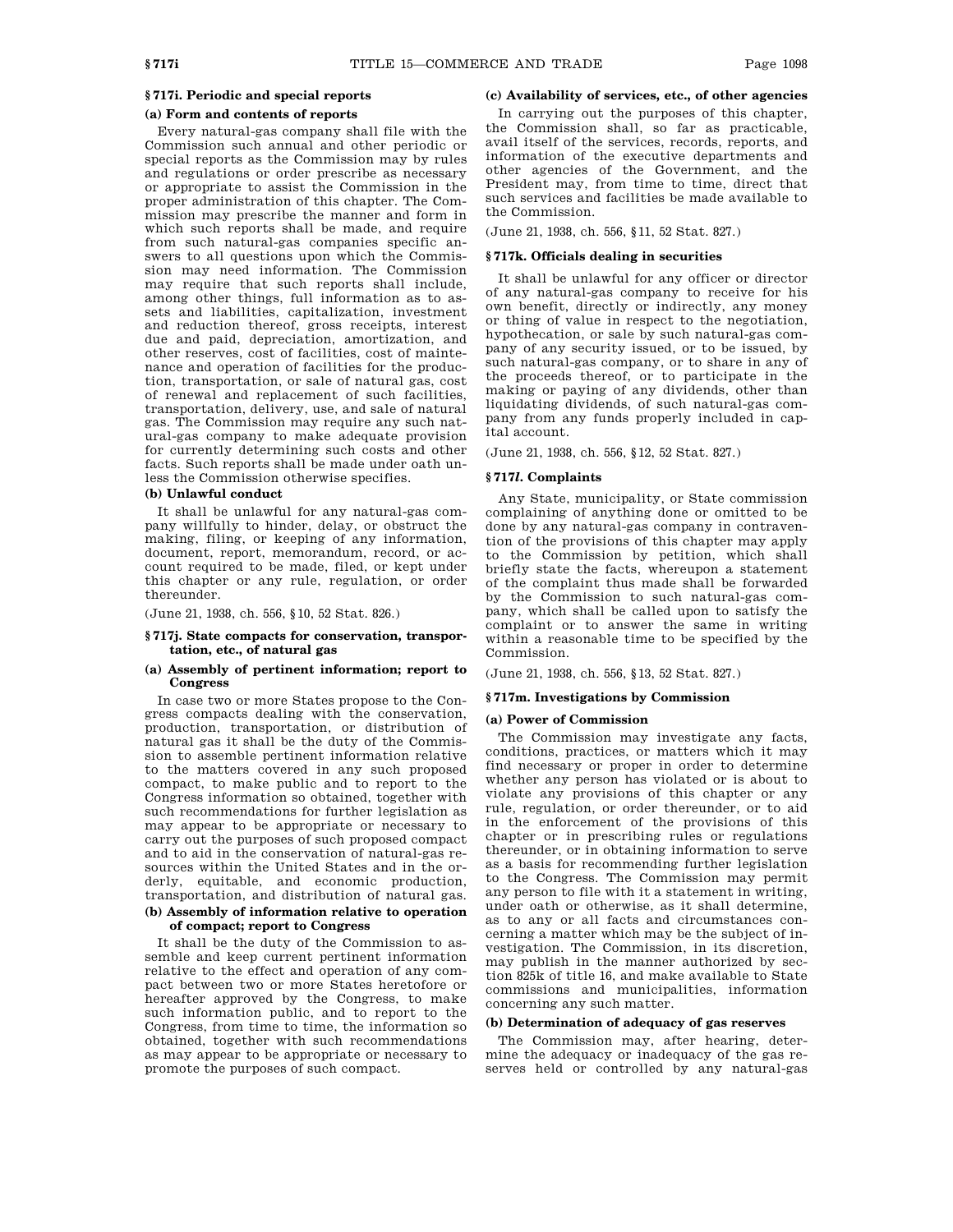company, or by anyone on its behalf, including its owned or leased properties or royalty contracts; and may also, after hearing, determine the propriety and reasonableness of the inclusion in operating expenses, capital, or surplus of all delay rentals or other forms of rental or compensation for unoperated lands and leases. For the purpose of such determinations, the Commission may require any natural-gas company to file with the Commission true copies of all its lease and royalty agreements with respect to such gas reserves.

## **(c) Administration of oaths and affirmations; subpena of witnesses, etc.**

For the purpose of any investigation or any other proceeding under this chapter, any member of the Commission, or any officer designated by it, is empowered to administer oaths and affirmations, subpena witnesses, compel their attendance, take evidence, and require the production of any books, papers, correspondence, memoranda, contracts, agreements, or other records which the Commission finds relevant or material to the inquiry. Such attendance of witnesses and the production of any such records may be required from any place in the United States or at any designated place of hearing. Witnesses summoned by the Commission to appear before it shall be paid the same fees and mileage that are paid witnesses in the courts of the United States.

## **(d) Jurisdiction of courts of United States**

In case of contumacy by, or refusal to obey a subpena issued to, any person, the Commission may invoke the aid of any court of the United States within the jurisdiction of which such investigation or proceeding is carried on, or where such person resides or carries on business, in requiring the attendance and testimony of witnesses and the production of books, papers, correspondence, memoranda, contracts, agreements, and other records. Such court may issue an order requiring such person to appear before the Commission or member or officer designated by the Commission, there to produce records, if so ordered, or to give testimony touching the matter under investigation or in question; and any failure to obey such order of the court may be punished by such court as a contempt thereof. All process in any such case may be served in the judicial district whereof such person is an inhabitant or wherever he may be found or may be doing business. Any person who willfully shall fail or refuse to attend and testify or to answer any lawful inquiry or to produce books, papers, correspondence, memoranda, contracts, agreements, or other records, if in his or its power so to do, in obedience to the subpena of the Commission, shall be guilty of a misdemeanor and upon conviction shall be subject to a fine of not more than \$1,000 or to imprisonment for a term of not more than one year, or both.

## **(e) Testimony of witnesses**

The testimony of any witness may be taken at the instance of a party, in any proceeding or investigation pending before the Commission, by deposition at any time after the proceeding is at issue. The Commission may also order testimony to be taken by deposition in any proceeding or investigation pending before it at any stage of such proceeding or investigation. Such depositions may be taken before any person authorized to administer oaths not being of counsel or attorney to either of the parties, nor interested in the proceeding or investigation. Reasonable notice must first be given in writing by the party or his attorney proposing to take such deposition to the opposite party or his attorney of record, as either may be nearest, which notice shall state the name of the witness and the time and place of the taking of his deposition. Any person may be compelled to appear and depose, and to produce documentary evidence, in the same manner as witnesses may be compelled to appear and testify and produce documentary evidence before the Commission, as hereinbefore provided. Such testimony shall be reduced to writing by the person taking deposition, or under his direction, and shall, after it has been reduced to writing, be subscribed by the deponent.

### **(f) Deposition of witnesses in a foreign country**

If a witness whose testimony may be desired to be taken by deposition be in a foreign country, the deposition may be taken before an officer or person designated by the Commission, or agreed upon by the parties by stipulation in writing to be filed with the Commission. All depositions must be promptly filed with the Commission.

## **(g) Witness fees**

Witnesses whose depositions are taken as authorized in this chapter, and the person or officer taking the same, shall be entitled to the same fees as are paid for like services in the courts of the United States.

(June 21, 1938, ch. 556, §14, 52 Stat. 828; Pub. L. 91–452, title II, §218, Oct. 15, 1970, 84 Stat. 929.)

#### **AMENDMENTS**

1970—Subsec. (h). Pub. L. 91–452 struck out subsec. (h) which related to the immunity from prosecution of any individual compelled to testify or produce evidence, documentary or otherwise, after claiming his privilege against self-incrimination.

#### EFFECTIVE DATE OF 1970 AMENDMENT

Amendment by Pub. L. 91–452 effective on sixtieth day following Oct. 15, 1970, and not to affect any immunity to which any individual is entitled under this section by reason of any testimony given before sixtieth day following Oct. 15, 1970, see section 260 of Pub. L. 91–452, set out as an Effective Date; Savings Provision note under section 6001 of Title 18, Crimes and Criminal Procedure.

### STUDY AND REPORT ON NATURAL GAS PIPELINE AND STORAGE FACILITIES IN NEW ENGLAND

Pub. L. 107–355, §26, Dec. 17, 2002, 116 Stat. 3012, provided that:

''(a) STUDY.—The Federal Energy Regulatory Commission, in consultation with the Department of Energy, shall conduct a study on the natural gas pipeline transmission network in New England and natural gas storage facilities associated with that network.

''(b) CONSIDERATION.—In carrying out the study, the Commission shall consider the ability of natural gas pipeline and storage facilities in New England to meet current and projected demand by gas-fired power generation plants and other consumers.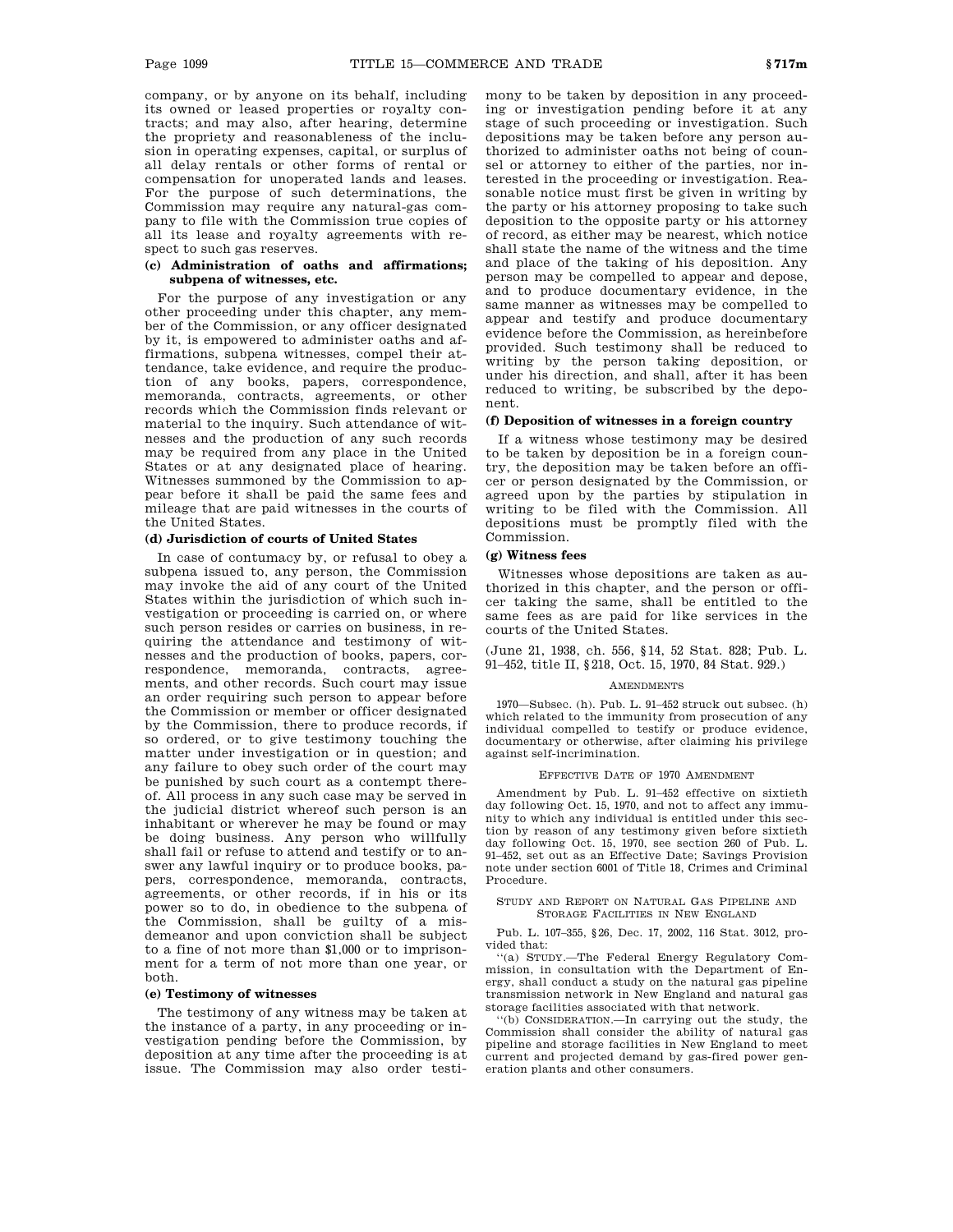''(c) REPORT.—Not later than 1 year after the date of enactment of this Act [Dec. 17, 2002], the Federal Energy Regulatory Commission shall prepare and submit to the Committee on Energy and Natural Resources of the Senate and the Committee on Energy and Commerce of the House of Representatives a report containing the results of the study conducted under subsection (a), including recommendations for addressing potential natural gas transmission and storage capacity problems in New England.''

## **§ 717n. Process coordination; hearings; rules of procedure**

## **(a) Definition**

In this section, the term ''Federal authorization''.

(1) means any authorization required under Federal law with respect to an application for authorization under section 717b of this title or a certificate of public convenience and necessity under section 717f of this title; and

(2) includes any permits, special use authorizations, certifications, opinions, or other approvals as may be required under Federal law with respect to an application for authorization under section 717b of this title or a certificate of public convenience and necessity under section 717f of this title.

## **(b) Designation as lead agency**

## **(1) In general**

The Commission shall act as the lead agency for the purposes of coordinating all applicable Federal authorizations and for the purposes of complying with the National Environmental Policy Act of 1969 (42 U.S.C. 4321 et seq.).

### **(2) Other agencies**

Each Federal and State agency considering an aspect of an application for Federal authorization shall cooperate with the Commission and comply with the deadlines established by the Commission.

## **(c) Schedule**

#### **(1) Commission authority to set schedule**

The Commission shall establish a schedule for all Federal authorizations. In establishing the schedule, the Commission shall—

(A) ensure expeditious completion of all such proceedings; and

(B) comply with applicable schedules established by Federal law.

## **(2) Failure to meet schedule**

If a Federal or State administrative agency does not complete a proceeding for an approval that is required for a Federal authorization in accordance with the schedule established by the Commission, the applicant may pursue remedies under section 717r(d) of this title.

#### **(d) Consolidated record**

The Commission shall, with the cooperation of Federal and State administrative agencies and officials, maintain a complete consolidated record of all decisions made or actions taken by the Commission or by a Federal administrative agency or officer (or State administrative agency or officer acting under delegated Federal authority) with respect to any Federal authorization. Such record shall be the record for—

(1) appeals or reviews under the Coastal Zone Management Act of 1972 (16 U.S.C. 1451 et seq.), provided that the record may be supplemented as expressly provided pursuant to section 319 of that Act [16 U.S.C. 1465]; or

(2) judicial review under section 717r(d) of this title of decisions made or actions taken of Federal and State administrative agencies and officials, provided that, if the Court determines that the record does not contain sufficient information, the Court may remand the proceeding to the Commission for further development of the consolidated record.

## **(e) Hearings; parties**

Hearings under this chapter may be held before the Commission, any member or members thereof, or any representative of the Commission designated by it, and appropriate records thereof shall be kept. In any proceeding before it, the Commission in accordance with such rules and regulations as it may prescribe, may admit as a party any interested State, State commission, municipality or any representative of interested consumers or security holders, or any competitor of a party to such proceeding, or any other person whose participation in the proceeding may be in the public interest.

## **(f) Procedure**

All hearings, investigations, and proceedings under this chapter shall be governed by rules of practice and procedure to be adopted by the Commission, and in the conduct thereof the technical rules of evidence need not be applied. No informality in any hearing, investigation, or proceeding or in the manner of taking testimony shall invalidate any order, decision, rule, or regulation issued under the authority of this chapter.

(June 21, 1938, ch. 556, §15, 52 Stat. 829; Pub. L. 109–58, title III, §313(a), Aug. 8, 2005, 119 Stat. 688.)

#### REFERENCES IN TEXT

The National Environmental Policy Act of 1969, referred to in subsec. (b)(1), is Pub. L. 91–190, Jan. 1, 1970, 83 Stat. 852, as amended, which is classified generally to chapter 55 (§4321 et seq.) of Title 42, The Public Health and Welfare. For complete classification of this Act to the Code, see Short Title note set out under section 4321 of Title 42 and Tables.

The Coastal Zone Management Act of 1972, referred to in subsec. (d)(1), is title III of Pub. L. 89–454, as added by Pub. L. 92–583, Oct. 27, 1972, 86 Stat. 1280, as amended, which is classified generally to chapter 33 (§1451 et seq.) of Title 16, Conservation. For complete classification of this Act to the Code, see Short Title note set out under section 1451 of Title 16 and Tables.

### **AMENDMENTS**

2005—Pub. L. 109–58 substituted ''Process coordination; hearings; rules of procedure'' for ''Hearings; rules of procedure'' in section catchline, added subsecs. (a) to (d), and redesignated former subsecs. (a) and (b) as (e) and (f), respectively.

## **§ 717***o***. Administrative powers of Commission; rules, regulations, and orders**

The Commission shall have power to perform any and all acts, and to prescribe, issue, make, amend, and rescind such orders, rules, and regulations as it may find necessary or appropriate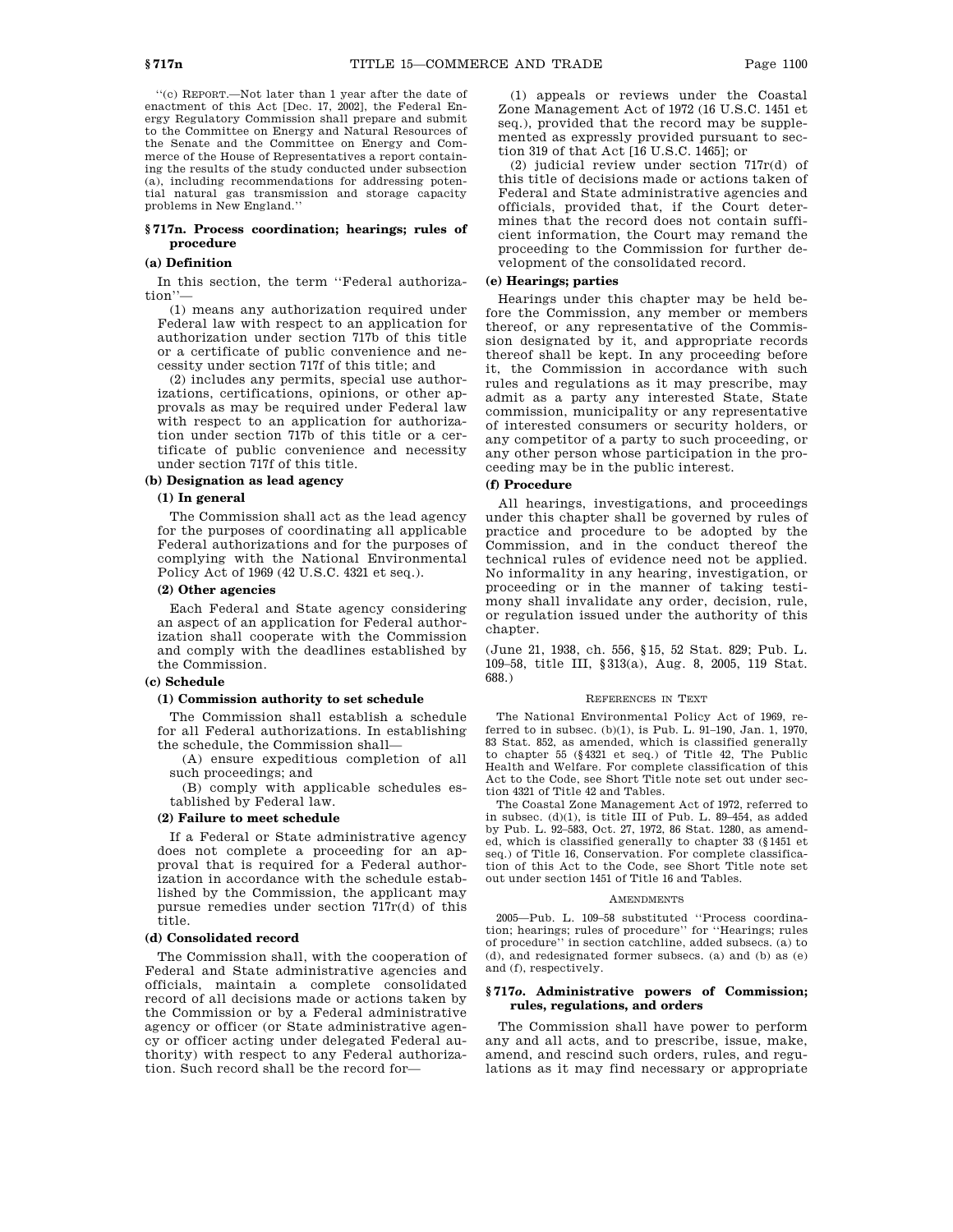to carry out the provisions of this chapter. Among other things, such rules and regulations may define accounting, technical, and trade terms used in this chapter; and may prescribe the form or forms of all statements, declarations, applications, and reports to be filed with the Commission, the information which they shall contain, and the time within which they shall be filed. Unless a different date is specified therein, rules and regulations of the Commission shall be effective thirty days after publication in the manner which the Commission shall prescribe. Orders of the Commission shall be effective on the date and in the manner which the Commission shall prescribe. For the purposes of its rules and regulations, the Commission may classify persons and matters within its jurisdiction and prescribe different requirements for different classes of persons or matters. All rules and regulations of the Commission shall be filed with its secretary and shall be kept open in convenient form for public inspection and examination during reasonable business hours.

(June 21, 1938, ch. 556, §16, 52 Stat. 830.)

### **§ 717p. Joint boards**

## **(a) Reference of matters to joint boards; composition and power**

The Commission may refer any matter arising in the administration of this chapter to a board to be composed of a member or members, as determined by the Commission, from the State or each of the States affected or to be affected by such matter. Any such board shall be vested with the same power and be subject to the same duties and liabilities as in the case of a member of the Commission when designated by the Commission to hold any hearings. The action of such board shall have such force and effect and its proceedings shall be conducted in such manner as the Commission shall by regulations prescribe. The Board shall be appointed by the Commission from persons nominated by the State commission of each State affected, or by the Governor of such State if there is no State commission. Each State affected shall be entitled to the same number of representatives on the board unless the nominating power of such State waives such right. The Commission shall have discretion to reject the nominee from any State, but shall thereupon invite a new nomination from that State. The members of a board shall receive such allowances for expenses as the Commission shall provide. The Commission may, when in its discretion sufficient reason exists therefor, revoke any reference to such a board.

## **(b) Conference with State commissions regarding rate structure, costs, etc.**

The Commission may confer with any State commission regarding rate structures, costs, accounts, charges, practices, classifications, and regulations of natural-gas companies; and the Commission is authorized, under such rules and regulations as it shall prescribe, to hold joint hearings with any State commission in connection with any matter with respect to which the Commission is authorized to act. The Commission is authorized in the administration of this chapter to avail itself of such cooperation, services, records, and facilities as may be afforded by any State commission.

## **(c) Information and reports available to State commissions**

The Commission shall make available to the several State commissions such information and reports as may be of assistance in State regulation of natural-gas companies. Whenever the Commission can do so without prejudice to the efficient and proper conduct of its affairs, it may, upon request from a State commission, make available to such State commission as witnesses any of its trained rate, valuation, or other experts, subject to reimbursement of the compensation and traveling expenses of such witnesses. All sums collected hereunder shall be credited to the appropriation from which the amounts were expended in carrying out the provisions of this subsection.

(June 21, 1938, ch. 556, §17, 52 Stat. 830.)

### **§ 717q. Appointment of officers and employees**

The Commission is authorized to appoint and fix the compensation of such officers, attorneys, examiners, and experts as may be necessary for carrying out its functions under this chapter; and the Commission may, subject to civil-service laws, appoint such other officers and employees as are necessary for carrying out such functions and fix their salaries in accordance with chapter 51 and subchapter III of chapter 53 of title 5.

(June 21, 1938, ch. 556, §18, 52 Stat. 831; Oct. 28, 1949, ch. 782, title XI, §1106(a), 63 Stat. 972.)

### CODIFICATION

Provisions that authorized the Commission to appoint and fix the compensation of such officers, attorneys, examiners, and experts as may be necessary for carrying out its functions under this chapter ''without regard to the provisions of other laws applicable to the employment and compensation of officers and employees of the United States'' are omitted as obsolete and superseded.

As to the compensation of such personnel, sections 1202 and 1204 of the Classification Act of 1949, 63 Stat. 972, 973, repealed the Classification Act of 1923 and all other laws or parts of laws inconsistent with the 1949 Act. The Classification Act of 1949 was repealed by Pub. L. 89–554, Sept. 6, 1966, §8(a), 80 Stat. 632, and reenacted as chapter 51 and subchapter III of chapter 53 of Title 5, Government Organization and Employees. Section 5102 of Title 5 contains the applicability provisions of the 1949 Act, and section 5103 of Title 5 authorizes the Office of Personnel Management to determine the applicability to specific positions and employees.

Such appointments are now subject to the civil service laws unless specifically excepted by those laws or by laws enacted subsequent to Executive Order 8743, Apr. 23, 1941, issued by the President pursuant to the Act of Nov. 26, 1940, ch. 919, title I, §1, 54 Stat. 1211, which covered most excepted positions into the classified (competitive) civil service. The Order is set out as a note under section 3301 of Title 5.

''Chapter 51 and subchapter III of chapter 53 of title 5'' substituted in text for ''the Classification Act of 1949, as amended'' on authority of Pub. L. 89–554, §7(b), Sept. 6, 1966, 80 Stat. 631, the first section of which enacted Title 5.

### **AMENDMENTS**

1949—Act Oct. 28, 1949, substituted ''Classification Act of 1949'' for ''Classification Act of 1923''.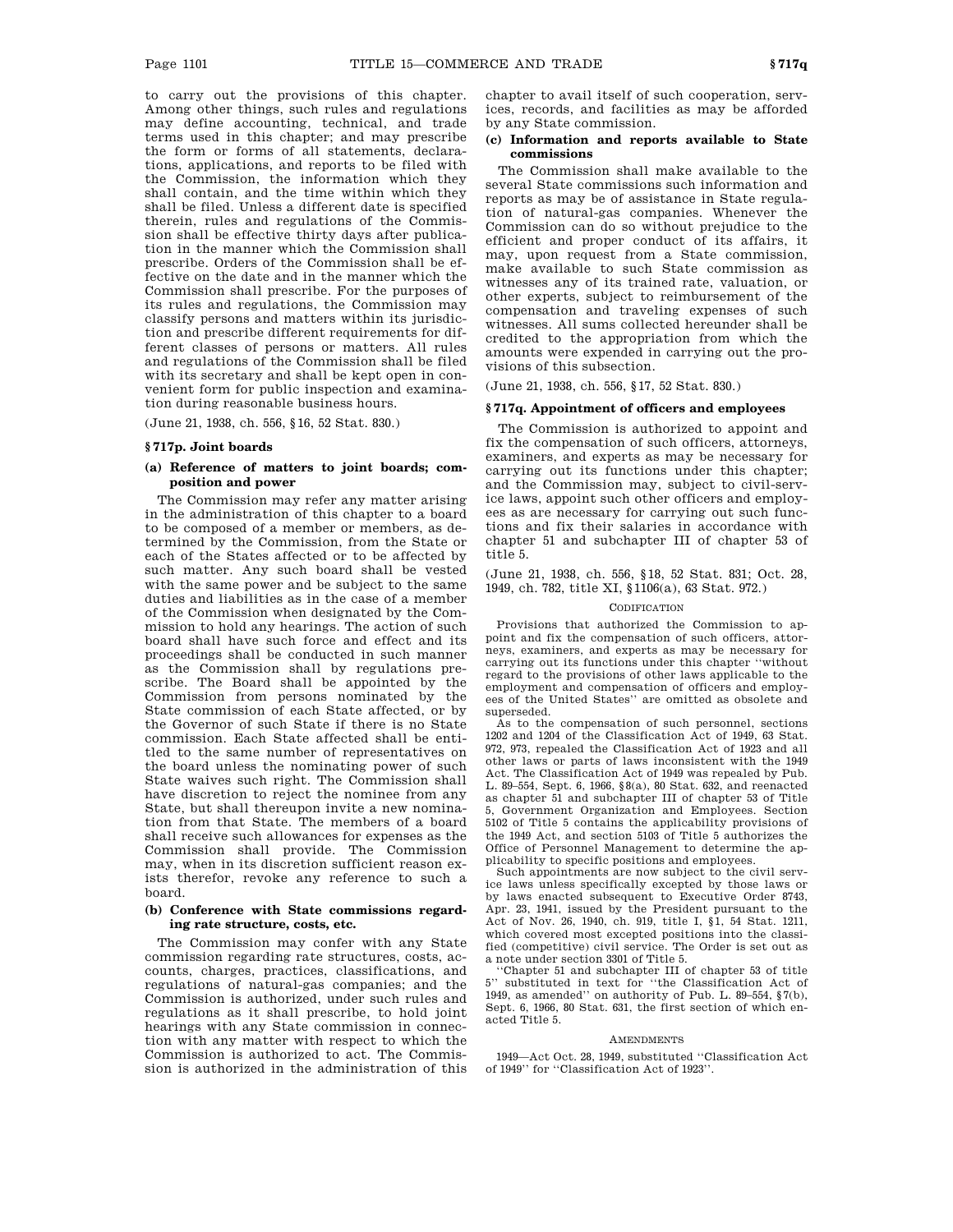## REPEALS

Act Oct. 28, 1949, ch. 782, cited as a credit to this section, was repealed (subject to a savings clause) by Pub. L. 89–554, Sept. 6, 1966, §8, 80 Stat. 632, 655.

## **§ 717r. Rehearing and review**

## **(a) Application for rehearing; time**

Any person, State, municipality, or State commission aggrieved by an order issued by the Commission in a proceeding under this chapter to which such person, State, municipality, or State commission is a party may apply for a rehearing within thirty days after the issuance of such order. The application for rehearing shall set forth specifically the ground or grounds upon which such application is based. Upon such application the Commission shall have power to grant or deny rehearing or to abrogate or modify its order without further hearing. Unless the Commission acts upon the application for rehearing within thirty days after it is filed, such application may be deemed to have been denied. No proceeding to review any order of the Commission shall be brought by any person unless such person shall have made application to the Commission for a rehearing thereon. Until the record in a proceeding shall have been filed in a court of appeals, as provided in subsection (b), the Commission may at any time, upon reasonable notice and in such manner as it shall deem proper, modify or set aside, in whole or in part, any finding or order made or issued by it under the provisions of this chapter.

## **(b) Review of Commission order**

Any party to a proceeding under this chapter aggrieved by an order issued by the Commission in such proceeding may obtain a review of such order in the court of appeals of the United States for any circuit wherein the natural-gas company to which the order relates is located or has its principal place of business, or in the United States Court of Appeals for the District of Columbia, by filing in such court, within sixty days after the order of the Commission upon the application for rehearing, a written petition praying that the order of the Commission be modified or set aside in whole or in part. A copy of such petition shall forthwith be transmitted by the clerk of the court to any member of the Commission and thereupon the Commission shall file with the court the record upon which the order complained of was entered, as provided in section 2112 of title 28. Upon the filing of such petition such court shall have jurisdiction, which upon the filing of the record with it shall be exclusive, to affirm, modify, or set aside such order in whole or in part. No objection to the order of the Commission shall be considered by the court unless such objection shall have been urged before the Commission in the application for rehearing unless there is reasonable ground for failure so to do. The finding of the Commission as to the facts, if supported by substantial evidence, shall be conclusive. If any party shall apply to the court for leave to adduce additional evidence, and shall show to the satisfaction of the court that such additional evidence is material and that there were reasonable grounds for failure to adduce such evidence in the proceedings before the Commission, the court may order such additional evidence to be taken before the Commission and to be adduced upon the hearing in such manner and upon such terms and conditions as to the court may seem proper. The Commission may modify its findings as to the facts by reason of the additional evidence so taken, and it shall file with the court such modified or new findings, which is supported by substantial evidence, shall be conclusive, and its recommendation, if any, for the modification or setting aside of the original order. The judgment and decree of the court, affirming, modifying, or setting aside, in whole or in part, any such order of the Commission, shall be final, subject to review by the Supreme Court of the United States upon certiorari or certification as provided in section 1254 of title 28.

### **(c) Stay of Commission order**

The filing of an application for rehearing under subsection (a) shall not, unless specifically ordered by the Commission, operate as a stay of the Commission's order. The commencement of proceedings under subsection (b) of this section shall not, unless specifically ordered by the court, operate as a stay of the Commission's order.

### **(d) Judicial review**

## **(1) In general**

The United States Court of Appeals for the circuit in which a facility subject to section 717b of this title or section 717f of this title is proposed to be constructed, expanded, or operated shall have original and exclusive jurisdiction over any civil action for the review of an order or action of a Federal agency (other than the Commission) or State administrative agency acting pursuant to Federal law to issue, condition, or deny any permit, license, concurrence, or approval (hereinafter collectively referred to as ''permit'') required under Federal law, other than the Coastal Zone Management Act of 1972 (16 U.S.C. 1451 et seq.).

#### **(2) Agency delay**

The United States Court of Appeals for the District of Columbia shall have original and exclusive jurisdiction over any civil action for the review of an alleged failure to act by a Federal agency (other than the Commission) or State administrative agency acting pursuant to Federal law to issue, condition, or deny any permit required under Federal law, other than the Coastal Zone Management Act of 1972 (16 U.S.C. 1451 et seq.), for a facility subject to section 717b of this title or section 717f of this title. The failure of an agency to take action on a permit required under Federal law, other than the Coastal Zone Management Act of 1972, in accordance with the Commission schedule established pursuant to section 717n(c) of this title shall be considered inconsistent with Federal law for the purposes of paragraph (3).

## **(3) Court action**

If the Court finds that such order or action is inconsistent with the Federal law governing such permit and would prevent the construction, expansion, or operation of the facility subject to section 717b of this title or section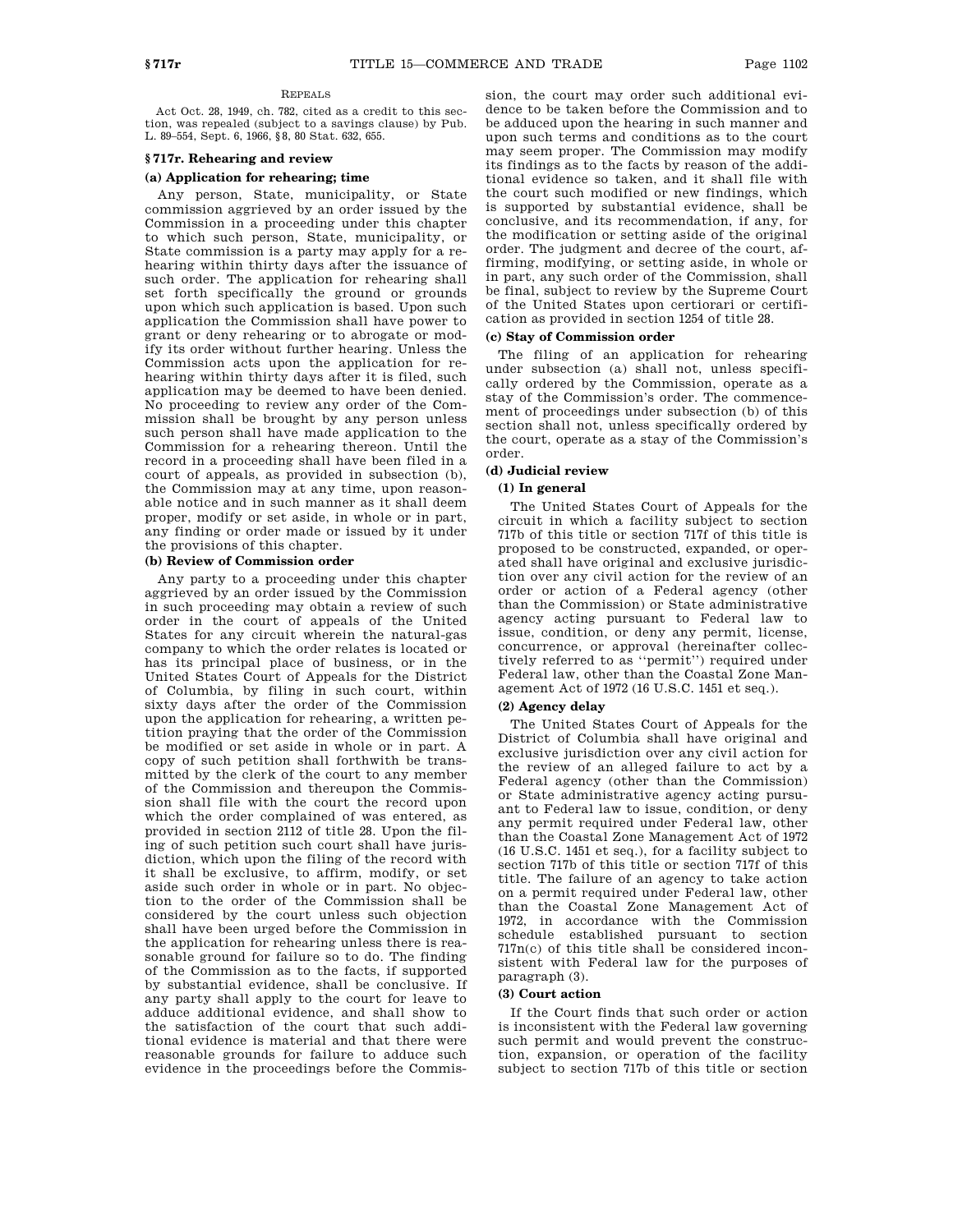717f of this title, the Court shall remand the proceeding to the agency to take appropriate action consistent with the order of the Court. If the Court remands the order or action to the Federal or State agency, the Court shall set a reasonable schedule and deadline for the agency to act on remand.

### **(4) Commission action**

For any action described in this subsection, the Commission shall file with the Court the consolidated record of such order or action to which the appeal hereunder relates.

## **(5) Expedited review**

The Court shall set any action brought under this subsection for expedited consideration.

(June 21, 1938, ch. 556, §19, 52 Stat. 831; June 25, 1948, ch. 646, §32(a), 62 Stat. 991; May 24, 1949, ch. 139, §127, 63 Stat. 107; Pub. L. 85–791, §19, Aug. 28, 1958, 72 Stat. 947; Pub. L. 109–58, title III, §313(b), Aug. 8, 2005, 119 Stat. 689.)

#### REFERENCES IN TEXT

The Coastal Zone Management Act of 1972, referred to in subsec.  $(d)(1)$ ,  $(2)$ , is title III of Pub. L. 89–454, as added by Pub. L. 92–583, Oct. 27, 1972, 86 Stat. 1280, as amended, which is classified generally to chapter 33 (§1451 et seq.) of Title 16, Conservation. For complete classification of this Act to the Code, see Short Title note set out under section 1451 of Title 16 and Tables.

#### **CODIFICATION**

In subsec. (b), ''section 1254 of title 28'' substituted for ''sections 239 and 240 of the Judicial Code, as amended [28 U.S.C. 346, 347]'' on authority of act June 25, 1948, ch. 646, 62 Stat. 869, the first section of which enacted Title 28, Judiciary and Judicial Procedure.

#### **AMENDMENTS**

2005—Subsec. (d). Pub. L. 109–58 added subsec. (d).

1958—Subsec. (a). Pub. L. 85–791, §19(a), inserted sentence providing that until record in a proceeding has been filed in a court of appeals, Commission may modify or set aside any finding or order issued by it.

Subsec. (b). Pub. L. 85–791, §19(b), in second sentence, substituted ''transmitted by the clerk of the court to'' for ''served upon'', substituted ''file with the court'' for ''certify and file with the court a transcript of'', and inserted ''as provided in section 2112 of title 28'', and, in third sentence, substituted ''petition'' for ''transcript'', and ''jurisdiction, which upon the filing of the record with it shall be exclusive'' for ''exclusive jurisdiction''.

#### CHANGE OF NAME

Act June 25, 1948, eff. Sept. 1, 1948, as amended by act May 24, 1949, substituted ''court of appeals'' for ''circuit court of appeals'' wherever appearing.

#### **§ 717s. Enforcement of chapter**

#### **(a) Action in district court for injunction**

Whenever it shall appear to the Commission that any person is engaged or about to engage in any acts or practices which constitute or will constitute a violation of the provisions of this chapter, or of any rule, regulation, or order thereunder, it may in its discretion bring an action in the proper district court of the United States, or the United States courts of any Territory or other place subject to the jurisdiction of the United States, to enjoin such acts or practices and to enforce compliance with this chapter or any rule, regulation, or order thereunder, and upon a proper showing a permanent or temporary injunction or decree or restraining order shall be granted without bond. The Commission may transmit such evidence as may be available concerning such acts or practices or concerning apparent violations of the Federal antitrust laws to the Attorney General, who, in his discretion, may institute the necessary criminal proceedings.

### **(b) Mandamus**

Upon application of the Commission the district courts of the United States and the United States courts of any Territory or other place subject to the jurisdiction of the United States shall have jurisdiction to issue writs of mandamus commanding any person to comply with the provisions of this chapter or any rule, regulation, or order of the Commission thereunder.

## **(c) Employment of attorneys by Commission**

The Commission may employ such attorneys as it finds necessary for proper legal aid and service of the Commission or its members in the conduct of their work, or for proper representation of the public interest in investigations made by it, or cases or proceedings pending before it, whether at the Commission's own instance or upon complaint, or to appear for or represent the Commission in any case in court; and the expenses of such employment shall be paid out of the appropriation for the Commission.

### **(d) Violation of market manipulation provisions**

In any proceedings under subsection (a), the court may prohibit, conditionally or unconditionally, and permanently or for such period of time as the court determines, any individual who is engaged or has engaged in practices constituting a violation of section 717c–1 of this title (including related rules and regulations) from—

(1) acting as an officer or director of a natural gas company; or

(2) engaging in the business of—

(A) the purchasing or selling of natural gas; or

(B) the purchasing or selling of transmission services subject to the jurisdiction of the Commission.

(June 21, 1938, ch. 556, §20, 52 Stat. 832; June 25, 1948, ch. 646, §1, 62 Stat. 875, 895; Pub. L. 109–58, title III, §318, Aug. 8, 2005, 119 Stat. 693.)

#### **CODIFICATION**

The words ''the District Court of the United States for the District of Columbia'' in subsec. (a) following ''district court of the United States'' and in subsec. (b) following ''district courts of the United States'' omitted as superfluous in view of section 132(a) of Title 28, Judiciary and Judicial Procedure, which states that ''There shall be in each judicial district a district court which shall be a court of record known as the United States District Court for the district'', and section 88 of title 28 which states that ''The District of Columbia constitutes one judicial district''.

#### AMENDMENTS

2005—Subsec. (d). Pub. L. 109–58 added subsec. (d).

#### **§ 717t. General penalties**

(a) Any person who willfully and knowingly does or causes or suffers to be done any act,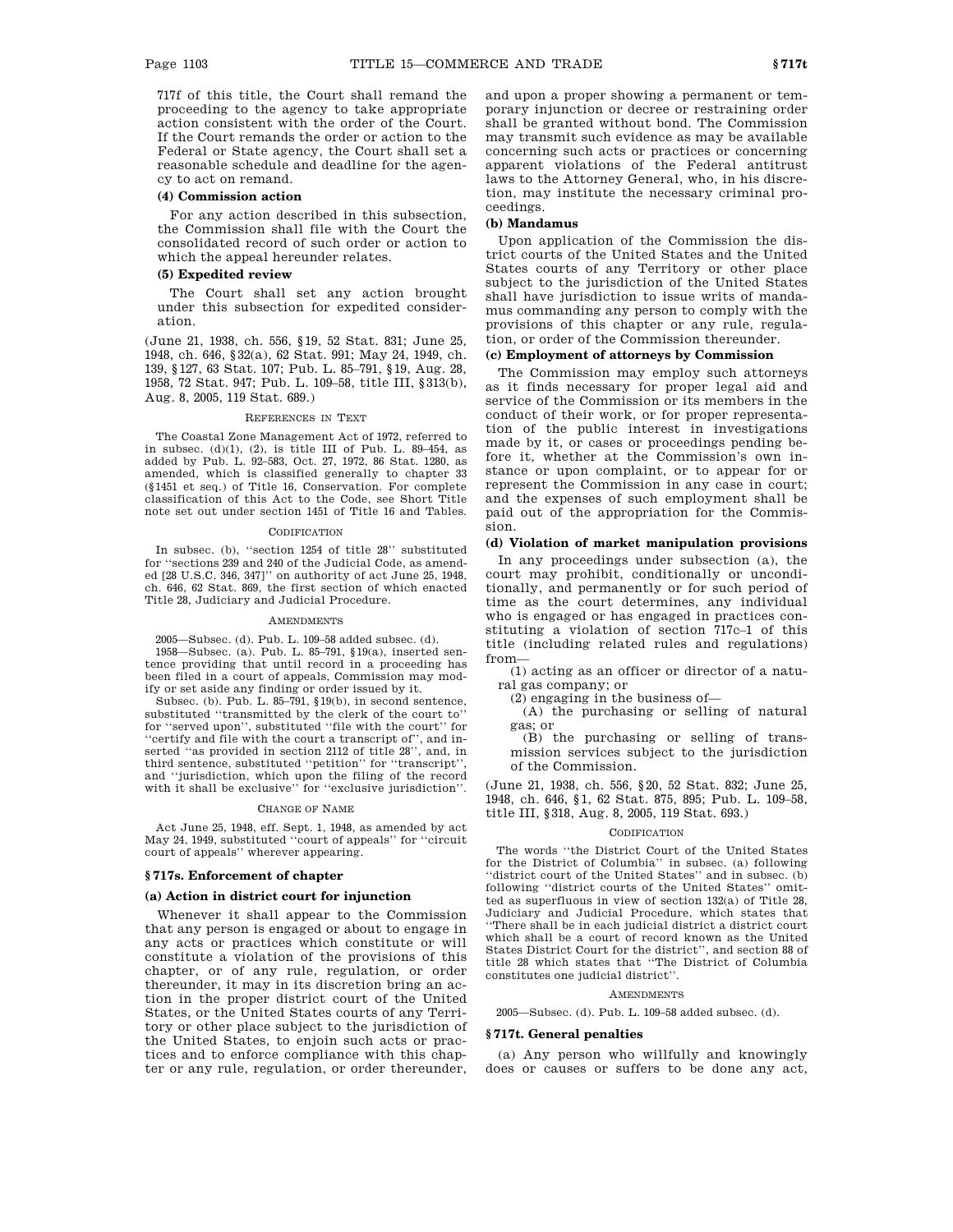matter, or thing in this chapter prohibited or declared to be unlawful, or who willfully and knowingly omits or fails to do any act, matter, or thing in this chapter required to be done, or willfully and knowingly causes or suffers such omission or failure, shall, upon conviction thereof, be punished by a fine of not more than \$1,000,000 or by imprisonment for not more than 5 years, or both.

(b) Any person who willfully and knowingly violates any rule, regulation, restriction, condition, or order made or imposed by the Commission under authority of this chapter, shall, in addition to any other penalties provided by law, be punished upon conviction thereof by a fine of not exceeding \$50,000 for each and every day during which such offense occurs.

(June 21, 1938, ch. 556, §21, 52 Stat. 833; Pub. L. 109–58, title III, §314(a)(1), Aug. 8, 2005, 119 Stat. 690.)

#### AMENDMENTS

2005—Subsec. (a). Pub. L. 109–58, §314(a)(1)(A), substituted ''\$1,000,000'' for ''\$5,000'' and ''5 years'' for ''two years''.

Subsec. (b). Pub. L. 109–58, §314(a)(1)(B), substituted ''\$50,000'' for ''\$500''.

### **§ 717t–1. Civil penalty authority**

### **(a) In general**

Any person that violates this chapter, or any rule, regulation, restriction, condition, or order made or imposed by the Commission under authority of this chapter, shall be subject to a civil penalty of not more than \$1,000,000 per day per violation for as long as the violation continues.

## **(b) Notice**

The penalty shall be assessed by the Commission after notice and opportunity for public hearing.

## **(c) Amount**

In determining the amount of a proposed penalty, the Commission shall take into consideration the nature and seriousness of the violation and the efforts to remedy the violation.

(June 21, 1938, ch. 556, §22, as added Pub. L. 109–58, title III, §314(b)(1)(B), Aug. 8, 2005, 119 Stat. 691.)

### PRIOR PROVISIONS

A prior section 22 of act June 21, 1938, was renumbered section 24 and is classified to section 717u of this title.

## **§ 717t–2. Natural gas market transparency rules**

#### **(a) In general**

(1) The Commission is directed to facilitate price transparency in markets for the sale or transportation of physical natural gas in interstate commerce, having due regard for the public interest, the integrity of those markets, fair competition, and the protection of consumers.

(2) The Commission may prescribe such rules as the Commission determines necessary and appropriate to carry out the purposes of this section. The rules shall provide for the dissemination, on a timely basis, of information about the availability and prices of natural gas sold at wholesale and in interstate commerce to the Commission, State commissions, buyers and sellers of wholesale natural gas, and the public. (3) The Commission may—

(A) obtain the information described in paragraph (2) from any market participant; and

(B) rely on entities other than the Commission to receive and make public the information, subject to the disclosure rules in subsection (b).

(4) In carrying out this section, the Commission shall consider the degree of price transparency provided by existing price publishers and providers of trade processing services, and shall rely on such publishers and services to the maximum extent possible. The Commission may establish an electronic information system if it determines that existing price publications are not adequately providing price discovery or market transparency.

#### **(b) Information exempted from disclosure**

(1) Rules described in subsection (a)(2), if adopted, shall exempt from disclosure information the Commission determines would, if disclosed, be detrimental to the operation of an effective market or jeopardize system security.

(2) In determining the information to be made available under this section and the time to make the information available, the Commission shall seek to ensure that consumers and competitive markets are protected from the adverse effects of potential collusion or other anticompetitive behaviors that can be facilitated by untimely public disclosure of transaction-specific information.

### **(c) Information sharing**

(1) Within 180 days of August 8, 2005, the Commission shall conclude a memorandum of understanding with the Commodity Futures Trading Commission relating to information sharing, which shall include, among other things, provisions ensuring that information requests to markets within the respective jurisdiction of each agency are properly coordinated to minimize duplicative information requests, and provisions regarding the treatment of proprietary trading information.

(2) Nothing in this section may be construed to limit or affect the exclusive jurisdiction of the Commodity Futures Trading Commission under the Commodity Exchange Act (7 U.S.C. 1 et seq.).

## **(d) Compliance with requirements**

(1) The Commission shall not condition access to interstate pipeline transportation on the reporting requirements of this section.

(2) The Commission shall not require natural gas producers, processors, or users who have a de minimis market presence to comply with the reporting requirements of this section.

## **(e) Retroactive effect**

(1) Except as provided in paragraph (2), no person shall be subject to any civil penalty under this section with respect to any violation occurring more than 3 years before the date on which the person is provided notice of the proposed penalty under section 717t–1(b) of this title.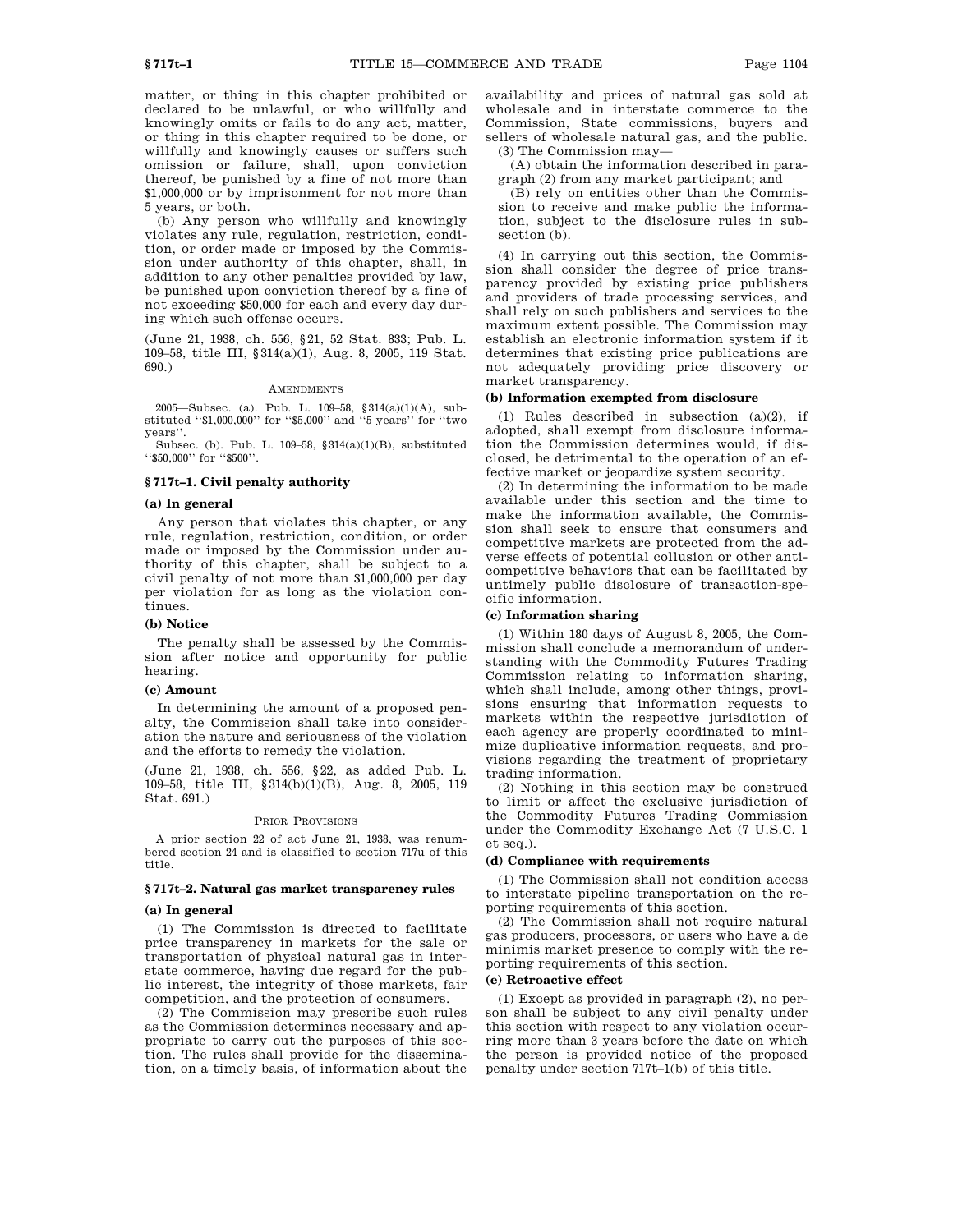(2) Paragraph (1) shall not apply in any case in which the Commission finds that a seller that has entered into a contract for the transportation or sale of natural gas subject to the jurisdiction of the Commission has engaged in fraudulent market manipulation activities materially affecting the contract in violation of section 717c–1 of this title.

(June 21, 1938, ch. 556, §23, as added Pub. L. 109–58, title III, §316, Aug. 8, 2005, 119 Stat. 691.)

#### REFERENCES IN TEXT

The Commodity Exchange Act, referred to in subsec. (c)(2), is act Sept. 21, 1922, ch. 369, 42 Stat. 998, as amended, which is classified generally to chapter 1 (§1 et seq.) of Title 7, Agriculture. For complete classification of this Act to the Code, see section 1 of Title 7 and Tables.

#### PRIOR PROVISIONS

A prior section 23 of act June 21, 1938, was renumbered section 25 and is classified to section 717v of this title.

## **§ 717u. Jurisdiction of offenses; enforcement of liabilities and duties**

The District Courts of the United States and the United States courts of any Territory or other place subject to the jurisdiction of the United States shall have exclusive jurisdiction of violations of this chapter or the rules, regulations, and orders thereunder, and of all suits in equity and actions at law brought to enforce any liability or duty created by, or to enjoin any violation of, this chapter or any rule, regulation, or order thereunder. Any criminal proceeding shall be brought in the district wherein any act or transaction constituting the violation occurred. Any suit or action to enforce any liability or duty created by, or to enjoin any violation of, this chapter or any rule, regulation, or order thereunder may be brought in any such district or in the district wherein the defendant is an inhabitant, and process in such cases may be served wherever the defendant may be found. Judgments and decrees so rendered shall be subject to review as provided in sections 1254, 1291, and 1292 of title 28. No costs shall be assessed against the Commission in any judicial proceeding by or against the Commission under this chapter.

(June 21, 1938, ch. 556, §24, formerly §22, 52 Stat. 833; June 25, 1948, ch. 646, §1, 62 Stat. 875, 895; renumbered §24, Pub. L. 109–58, title III, §314(b)(1)(A), Aug. 8, 2005, 119 Stat. 690.)

#### CODIFICATION

The words ''the District Court of the United States for the District of Columbia'' following ''The District Courts of the United States'' omitted as superfluous in view of section 132(a) of Title 28, Judiciary and Judicial Procedure, which states that ''There shall be in each judicial district a district court which shall be a court of record known as the United States District Court for the district'' and section 88 of title 28 which states that ''The District of Columbia constitutes one judicial district''.

'Sections 1254, 1291, and 1292 of title 28" substituted in text for ''sections 128 and 240 of the Judicial Code, as amended [28 U.S.C. 225 and 347]'' on authority of act June 25, 1948, ch. 646, 62 Stat. 869, the first section of which enacted Title 28.

#### PRIOR PROVISIONS

A prior section 24 of act June 21, 1938, was renumbered section 26 and is classified to section 717w of this title.

## **§ 717v. Separability**

If any provision of this chapter, or the application of such provision to any person or circumstance, shall be held invalid, the remainder of the chapter, and the application of such provision to persons or circumstances other than those as to which it is held invalid, shall not be affected thereby.

(June 21, 1938, ch. 556, §25, formerly §23, 52 Stat. 833; renumbered §25, Pub. L. 109–58, title III, §314(b)(1)(A), Aug. 8, 2005, 119 Stat. 690.)

## **§ 717w. Short title**

This chapter may be cited as the ''Natural Gas Act.''

(June 21, 1938, ch. 556, §26, formerly §24, 52 Stat. 833; renumbered §26, Pub. L. 109–58, title III, §314(b)(1)(A), Aug. 8, 2005, 119 Stat. 690.)

## SHORT TITLE OF 1988 AMENDMENT

Pub. L. 100–474, §1, Oct. 6, 1988, 102 Stat. 2302, provided that: ''This Act [amending section 717f of this title and enacting provisions set out as a note under section 717f of this title] may be cited as the 'Uniform Regulatory Jurisdiction Act of 1988'.''

### **§ 717x. Conserved natural gas**

## **(a) Determination of entitlement**

(1) For purposes of determining the natural gas entitlement of any local distribution company under any curtailment plan, if the Commission revises any base period established under such plan, the volumes of natural gas which such local distribution company demonstrates—

(A) were sold by the local distribution company, for a priority use immediately before the implementation of conservation measures, and

(B) were conserved by reason of the implementation of such conservation measures,

shall be treated by the Commission following such revision as continuing to be used for the priority use referred to in subparagraph (A).

(2) The Commission shall, by rule, prescribe methods for measurement of volumes of natural gas to which subparagraphs (A) and (B) of paragraph (1) apply.

### **(b) Conditions, limitations, etc.**

Subsection (a) shall not limit or otherwise affect any provision of any curtailment plan, or any other provision of law or regulation, under which natural gas may be diverted or allocated to respond to emergency situations or to protect public health, safety, and welfare.

## **(c) Definitions**

For purposes of this section—

(1) The term ''conservation measures'' means such energy conservation measures, as determined by the Commission, as were implemented after the base period established under the curtailment plan in effect on November 9, 1978.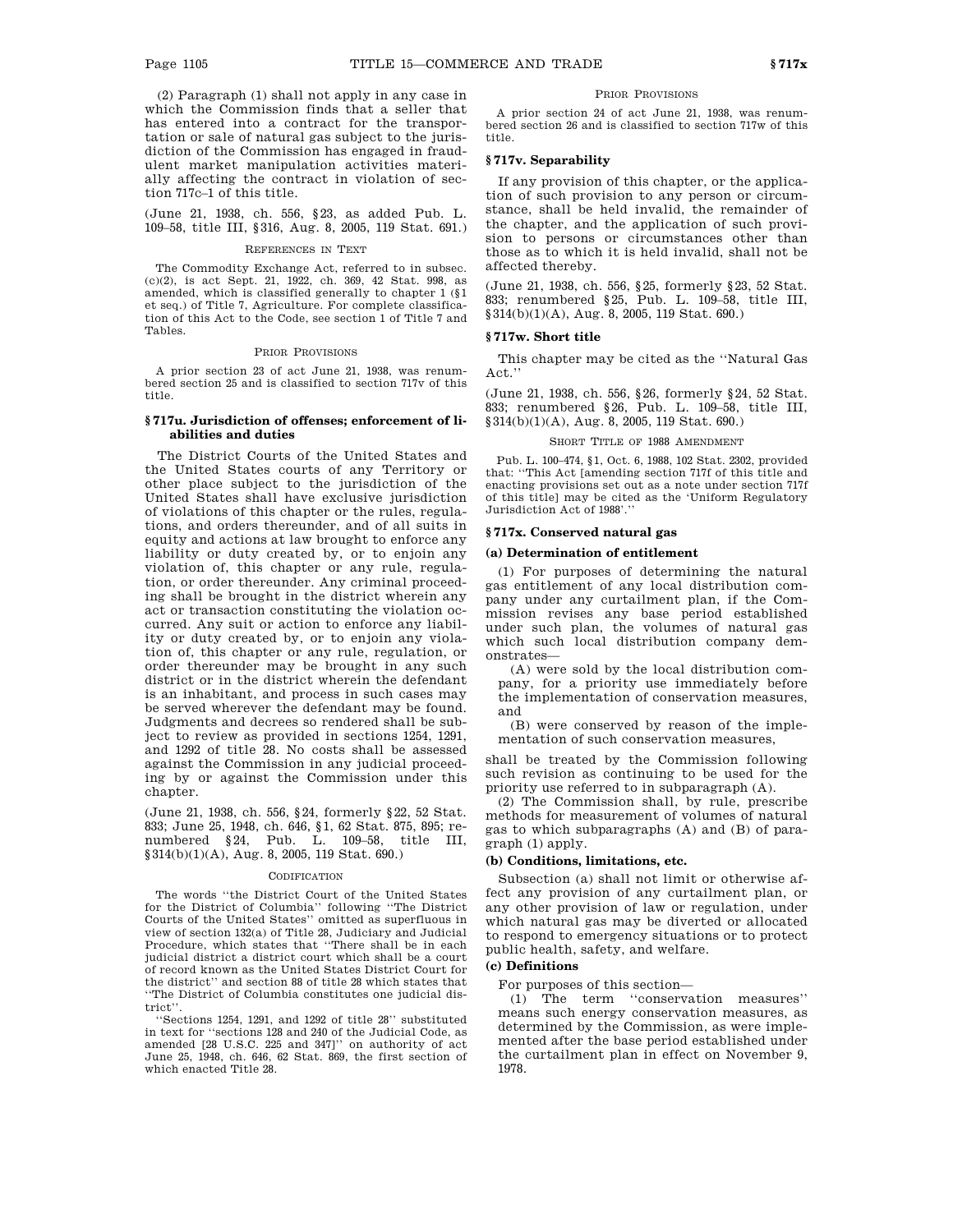(2) The term ''local distribution company'' means any person engaged in the transportation, or local distribution, of natural gas and the sale of natural gas for ultimate consumption.

(3) The term ''curtailment plan'' means a plan (including any modification of such plan required by the Natural Gas Policy Act of 1978 [15 U.S.C. 3301 et seq.]) in effect under the Natural Gas Act [15 U.S.C. 717 et seq.] which provides for recognizing and implementing priorities of service during periods of curtailed deliveries.

(Pub. L. 95–617, title VI, §605, Nov. 9, 1978, 92 Stat. 3167.)

#### REFERENCES IN TEXT

The Natural Gas Policy Act of 1978, referred to in subsec. (c)(3), is Pub. L. 95–621, Nov. 9, 1978, 92 Stat. 3350, as amended, which is classified generally to chapter 60 (§3301 et seq.) of this title. For complete classification of this Act to the Code, see Short Title note set out under section 3301 of this title and Tables.

The Natural Gas Act, referred to in subsec. (c)(3), is act June 21, 1938, ch. 556, 52 Stat. 821, as amended, which is classified generally to this chapter (§717 et seq.). For complete classification of this Act to the Code, see section 717w of this title and Tables.

#### **CODIFICATION**

Section was enacted as part of the Public Utility Regulatory Policies Act of 1978, and not as part of the Natural Gas Act which comprises this chapter.

#### **DEFINITIONS**

For definitions of terms used in this section, see section 2602 of Title 16, Conservation.

### **§ 717y. Voluntary conversion of natural gas users to heavy fuel oil**

### **(a) Transfer of contractual interests**

(1) In order to facilitate voluntary conversion of facilities from the use of natural gas to the use of heavy petroleum fuel oil, the Commission shall, by rule, provide a procedure for the approval by the Commission of any transfer to any person described in paragraph 2(B)(i), (ii), or (iii) of contractual interests involving the receipt of natural gas described in paragraph 2(A).

(2)(A) The rule required under paragraph (1) shall apply to—

(i) natural gas—

(I) received by the user pursuant to a contract entered into before September 1, 1977 not including any renewal or extension thereof entered into on or after such date other than any such extension or renewal pursuant to the exercise by such user of an option to extend or renew such contract;

(II) other than natural gas the sale for resale or the transportation of which was subject to the jurisdiction of the Federal Power Commission under the Natural Gas Act [15 U.S.C. 717 et seq.] as of September 1, 1977;

(III) which was used as a fuel in any facility in existence on September 1, 1977.

(ii) natural gas subject to a prohibition order issued under section 717z of this title.

(B) The rule required under paragraph (1) shall permit the transfer of contractual interests—

(i) to any interstate pipeline;

(ii) to any local distribution company served by an interstate pipeline; and

(iii) to any person served by an interstate pipeline for a high priority use by such person.

(3) The rule required under paragraph (1) shall provide that any transfer of contractual interests pursuant to such rule shall be under such terms and conditions as the Commission may prescribe. Such rule shall include a requirement for refund of any consideration, received by the person transferring contractual interests pursuant to such rule, to the extent such consideration exceeds the amount by which the costs actually incurred, during the remainder of the period of the contract with respect to which such contractual interests are transferred, in direct association with the use of heavy petroleum fuel oil as a fuel in the applicable facility exceeds the price under such contract for natural gas, subject to such contract, delivered during such period.

(4) In prescribing the rule required under paragraph (1), and in determining whether to approve any transfer of contractual interests, the Commission shall consider whether such transfer of contractual interests is likely to increase demand for imported refined petroleum products.

## **(b) Commission approval**

(1) No transfer of contractual interests authorized by the rule required under subsection  $(a)(1)$ may take effect unless the Commission issues a certificate of public convenience and necessity for such transfer if such natural gas is to be resold by the person to whom such contractual interests are to be transferred. Such certificate shall be issued by the Commission in accordance with the requirements of this subsection and those of section 7 of the Natural Gas Act [15 U.S.C. 717f], and the provisions of such Act [15 U.S.C. 717 et seq.] applicable to the determination of satisfaction of the public convenience and necessity requirements of such section.

(2) The rule required under subsection  $(a)(1)$ shall set forth guidelines for the application on a regional or national basis (as the Commission determines appropriate) of the criteria specified in subsection (e)(2) and (3) to determine the maximum consideration permitted as just compensation under this section.

#### **(c) Restrictions on transfers unenforceable**

Any provision of any contract, which provision prohibits any transfer of any contractual interests thereunder, or any commingling or transportation of natural gas subject to such contract with natural gas the sale for resale or transportation of which is subject to the jurisdiction of the Commission under the Natural Gas Act [15 U.S.C. 717 et seq.], or terminates such contract on the basis of any such transfer, commingling, or transportation, shall be unenforceable in any court of the United States and in any court of any State if applied with respect to any transfer approved under the rule required under subsection (a)(1).

## **(d) Contractual obligations unaffected**

The person acquiring contractual interests transferred pursuant to the rule required under subsection (a)(1) shall assume the contractual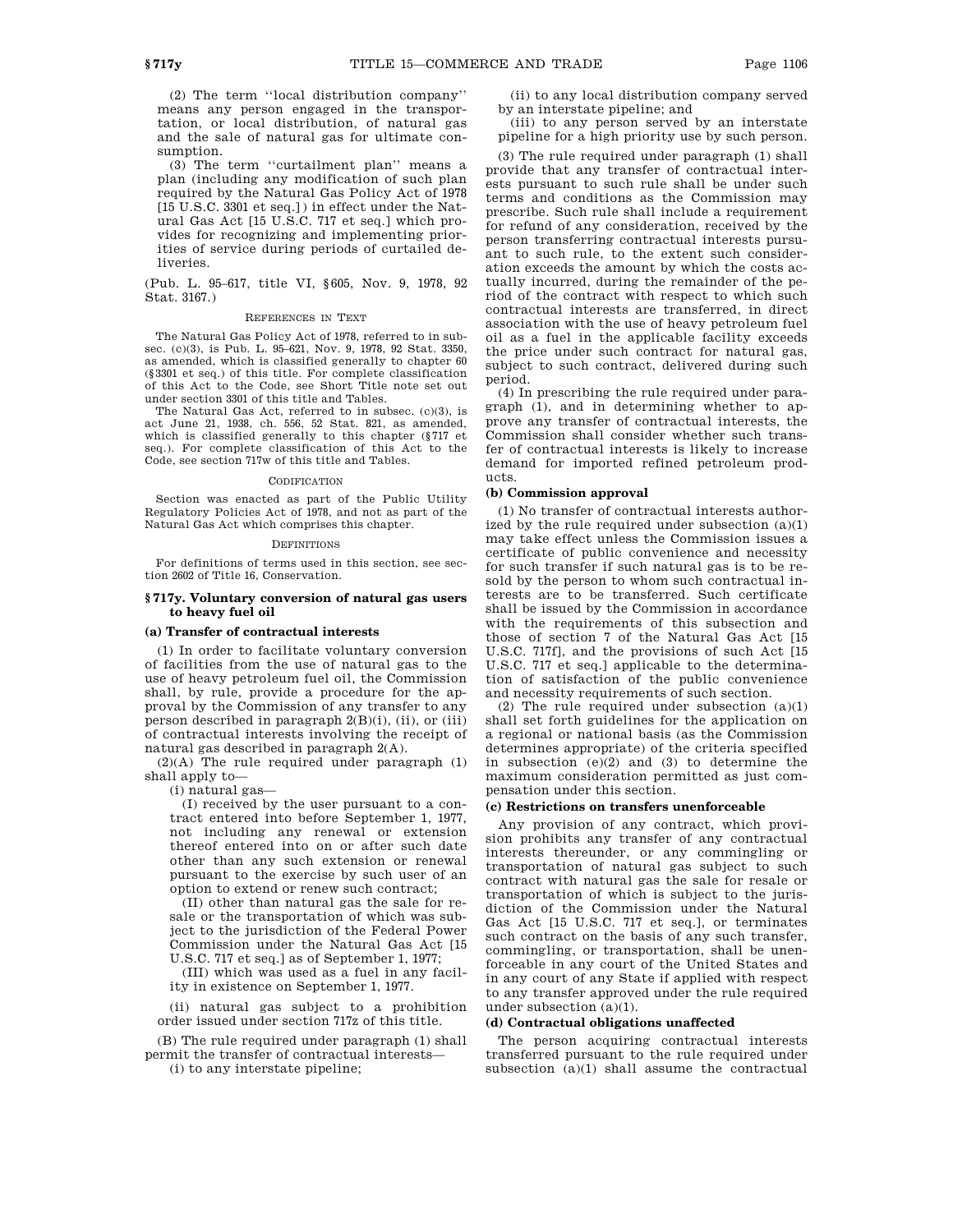obligations which the person transferring such contractual interests has under such contract. This section shall not relieve the person transferring such contractual interests from any contractual obligation of such person under such contract if such obligation is not performed by the person acquiring such contractual interests.

## **(e) Definitions**

For purposes of this section—

(1) The term ''natural gas'' has the same meaning as provided by section 2(5) of the Natural Gas Act [15 U.S.C. 717a(5)].

(2) The term ''just compensation'', when used with respect to any contractual interests pursuant to the rule required under subsection (a)(1), means the maximum amount of, or method of determining, consideration which does not exceed the amount by which—

(A) the reasonable costs (not including capital costs) incurred, during the remainder of the period of the contract with respect to which contractual interests are transferred pursuant to the rule required under subsection  $(a)(1)$ , in direct association with the use of heavy petroleum fuel oil as a fuel in the applicable facility, exceeds

(B) the price under such contract for natural gas, subject to such contract, delivered during such period.

For purposes of subparagraph (A), the reasonable costs directly associated with the use of heavy petroleum fuel oil as a fuel shall include an allowance for the amortization, over the remaining useful life, of the undepreciated value of depreciable assets located on the premises containing such facility, which assets were directly associated with the use of natural gas and are not usable in connection with the use of such heavy petroleum fuel oil.

(3) The term ''just compensation'', when used with respect to any intrastate pipeline which would have transported or distributed natural gas with respect to which contractual interests are transferred pursuant to the rule required under subsection (a)(1), means an amount equal to any loss of revenue, during the remaining period of the contract with respect to which contractual interests are transferred pursuant to the rule required under subsection  $(a)(1)$ , to the extent such loss-

(A) is directly incurred by reason of the discontinuation of the transportation or distribution of natural gas resulting from the transfer of contractual interests pursuant to the rule required under subsection (a)(1); and (B) is not offset by—

(i) a reduction in expenses associated with such discontinuation; and

(ii) revenues derived from other transportation or distribution which would not have occurred if such contractual interests had not been transferred.

(4) The term ''contractual interests'' means the right to receive natural gas under contract as affected by an applicable curtailment plan filed with the Commission or the appropriate State regulatory authority.

(5) The term ''interstate pipeline'' means any person engaged in natural gas transportation subject to the jurisdiction of the Commission under the Natural Gas Act [15 U.S.C. 717 et seq.].

(6) The term ''high-priority use'' means any use of natural gas (other than its use for the generation of steam for industrial purposes or electricity) identified by the Commission as a high priority use for which the Commission determines a substitute fuel is not reasonably available.

(7) The term ''heavy petroleum fuel oil'' means number 4, 5, or 6 fuel oil which is domestically refined.

(8) The term ''local distribution company'' means any person, other than any intrastate pipeline or any interstate pipeline, engaged in the transportation, or local distribution, of natural gas and the sale of natural gas for ultimate consumption.

(9) The term ''intrastate pipeline'' means any person engaged in natural gas transportation (not including gathering) which is not subject to the jurisdiction of the Commission under the Natural Gas Act.

(10) The term ''facility'' means any electric powerplant, or major fuel burning installation, as such terms are defined in the Powerplant and Industrial Fuel Use Act of 1978 [42 U.S.C. 8301 et seq.].

(11) The term ''curtailment plan'' means a plan (including any modification of such plan required by the Natural Gas Policy Act of 1978 [15 U.S.C. 3301 et seq.]), in effect under the Natural Gas Act or State law, which provides for recognizing and implementing priorities of service during periods of curtailed deliveries by any local distribution company, intrastate pipeline, or interstate pipeline.

(12) The term ''interstate commerce'' has the same meaning as such term has under the Natural Gas Act.

#### **(f) Coordination with this chapter**

(1) Consideration in any transfer of contractual interests pursuant to the rule required under subsection (a)(1) of this section shall be deemed just and reasonable for purposes of sections 4 and 5 of the Natural Gas Act [15 U.S.C. 717c, 717d] if such consideration does not exceed just compensation.

(2) No person shall be subject to the jurisdiction of the Commission under the Natural Gas Act [15 U.S.C. 717 et seq.] as a natural gas-company (within the meaning of such Act) or to regulation as a common carrier under any provision of Federal or State law solely by reason of making any sale, or engaging in any transportation, of natural gas with respect to which contractual interests are transferred pursuant to the rule required under subsection (a)(1).

(3) Nothing in this section shall exempt from the jurisdiction of the Commission under the Natural Gas Act [15 U.S.C. 717 et seq.] any transportation in interstate commerce of natural gas, any sale in interstate commerce for resale of natural gas, or any person engaged in such transportation or such sale to the extent such transportation, sale, or person is subject to the jurisdiction of the Commission under such Act without regard to the transfer of contractual interests pursuant to the rule required under subsection  $(a)(1)$ .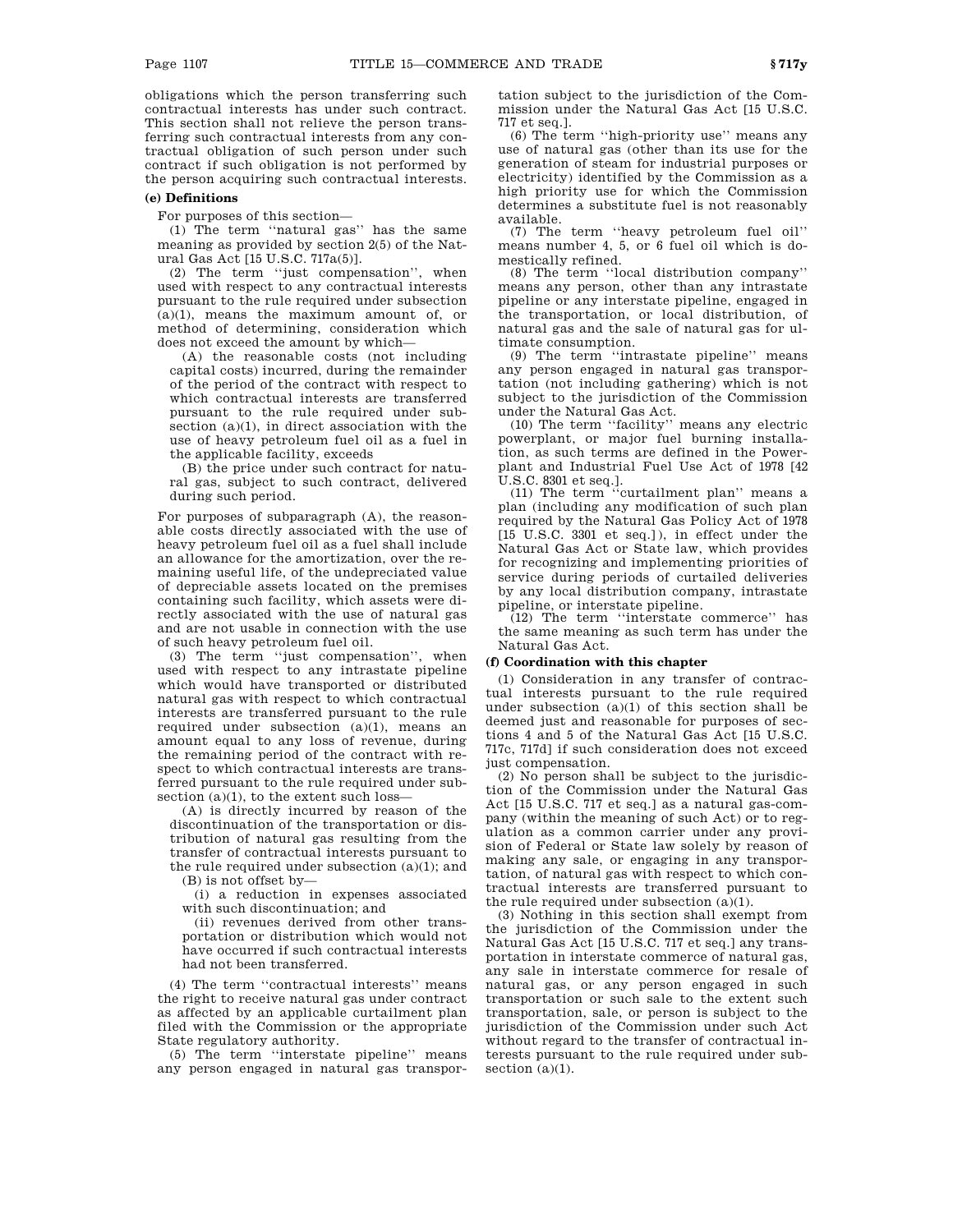(4) Nothing in this section shall exempt any person from any obligation to obtain a certificate of public convenience and necessity for the sale in interstate commerce for resale or the transportation in interstate commerce of natural gas with respect to which contractual interests are transferred pursuant to the rule required under subsection (a)(1).

#### **(g) Volume limitation**

No supplier of natural gas under any contract, with respect to which contractual interests have been transferred pursuant to the rule required under subsection  $(a)(1)$ , shall be required to supply natural gas during any relevant period in volume amounts which exceed the lesser of—

(1) the volume determined by reference to the maximum delivery obligations specified in such contract;

(2) the volume which such supplier would have been required to supply, under the curtailment plan in effect for such supplier, to the person, who transferred contractual interests pursuant to the rule required under subsection (a)(1), if no such transfer had occurred; and

(3) the volume actually delivered or for which payment would have been made pursuant to such contract during the 12-calendarmonth period ending immediately before such transfer of contractual interests.

(Pub. L. 95–617, title VI, §606, Nov. 9, 1978, 92 Stat. 3167.)

#### REFERENCES IN TEXT

The Natural Gas Act, referred to in subsecs.  $(a)(2)(A)(i)(II), (b)(1), (c), (e)(5), (9), (11), (12), (f)(2), (3), is$ act June 21, 1938, ch. 556, 52 Stat. 821, as amended, which is classified generally to this chapter (§717 et seq.). For complete classification of this Act to the Code, see section 717w of this title and Tables.

The Powerplant and Industrial Fuel Use Act of 1978, referred to in subsec. (e)(10), is Pub. L. 95–620, Nov. 9, 1978, 92 Stat. 3291, as amended, which is classified principally to chapter 92 (§8301 et seq.) of Title 42, The Public Health and Welfare. For complete classification of this Act to the Code, see Short Title note set out under section 8301 of Title 42 and Tables.

The Natural Gas Policy Act of 1978, referred to in subsec. (e)(11), is Pub. L. 95–621, Nov. 9, 1978, 92 Stat. 3350, as amended, which is classified generally to chapter 60 (§3301 et seq.) of this title. For complete classification of this Act to the Code, see Short Title note set out under section 3301 of this title and Tables.

## **CODIFICATION**

Section was enacted as part of the Public Utility Regulatory Policies Act of 1978, and not as part of the Natural Gas Act which comprises this chapter.

## **DEFINITIONS**

For definitions of terms used in this section, see section 2602 of Title 16, Conservation.

## **§ 717z. Emergency conversion of utilities and other facilities**

## **(a) Presidential declaration**

The President may declare a natural gas supply emergency (or extend a previously declared emergency) if he finds that—

(1) a severe natural gas shortage, endangering the supply of natural gas for high-priority uses, exists or is imminent in the United States or in any region thereof; and

(2) the exercise of authorities under this section is reasonably necessary, having exhausted other alternatives (not including section 3363 of this title) to the maximum extent practicable, to assist in meeting natural gas requirements for such high-priority uses.

## **(b) Limitation**

(1) Any declaration of a natural gas supply emergency (or extension thereof) under subsection (a), shall terminate at the earlier of—

(A) the date on which the President finds that any shortage described in subsection (a) does not exist or is not imminent; or

(B) 120 days after the date of such declaration of emergency (or extension thereof).

(2) Nothing in this subsection shall prohibit the President from extending, under subsection (a), any emergency (or extension thereof) previously declared under subsection (a), upon the expiration of such declaration of emergency (or extension thereof) under paragraph (1)(B).

## **(c) Prohibitions**

During a natural gas emergency declared under this section, the President may, by order, prohibit the burning of natural gas by any electric powerplant or major fuel-burning installation if the President determines that—

(1) such powerplant or installation had on September 1, 1977 (or at any time thereafter) the capability to burn petroleum products without damage to its facilities or equipment and without interference with operational requirements;

(2) significant quantities of natural gas which would otherwise be burned by such powerplant or installation could be made available before the termination of such emergency to any person served by an interstate pipeline for use by such person in a high-priority use; and

(3) petroleum products will be available for use by such powerplant or installation throughout the period the order is in effect.

## **(d) Limitations**

The President may specify in any order issued under this section the periods of time during which such order will be in effect and the quantity (or rate of use) of natural gas that may be burned by an electric powerplant or major fuelburning installation during such period, including the burning of natural gas by an electric powerplant to meet peak load requirements. No such order may continue in effect after the termination or expiration of such natural gas supply emergency.

### **(e) Exemption for secondary uses**

The President shall exempt from any order issued under this section the burning of natural gas for the necessary processes of ignition, startup, testing, and flame stabilization by an electric powerplant or major fuel-burning installation.

## **(f) Exemption for air-quality emergencies**

The President shall exempt any electric powerplant or major fuel-burning installation in whole or in part, from any order issued under this section for such period and to such extent